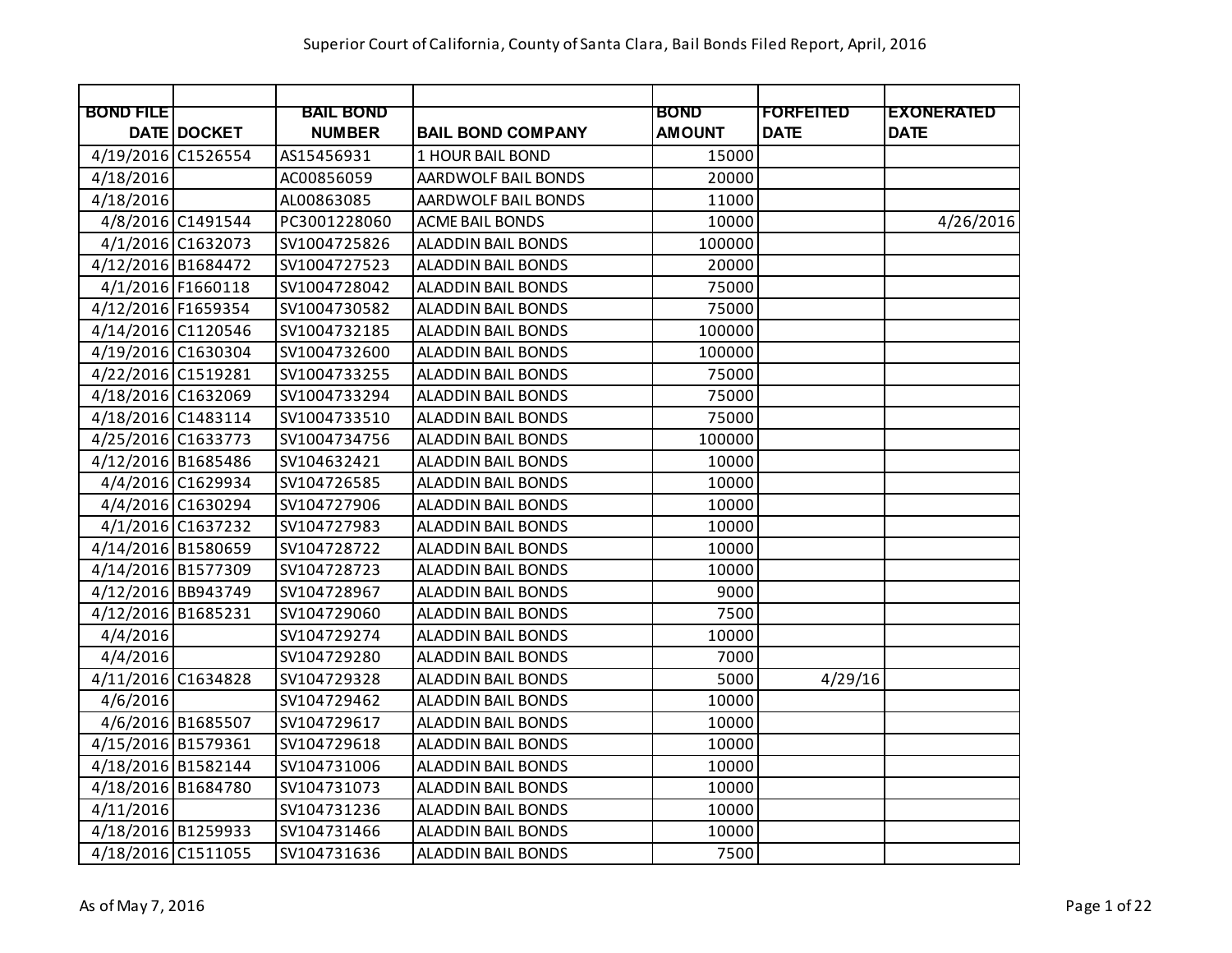| <b>BOND FILE</b>   |                    | <b>BAIL BOND</b> |                           | <b>BOND</b>   | <b> FORFEITED</b> | <b>EXONERATED</b> |
|--------------------|--------------------|------------------|---------------------------|---------------|-------------------|-------------------|
|                    | <b>DATE DOCKET</b> | <b>NUMBER</b>    | <b>BAIL BOND COMPANY</b>  | <b>AMOUNT</b> | <b>DATE</b>       | <b>DATE</b>       |
| 4/12/2016          |                    | SV104731647      | <b>ALADDIN BAIL BONDS</b> | 6000          |                   |                   |
| 4/12/2016 C1628271 |                    | SV104731774      | <b>ALADDIN BAIL BONDS</b> | 7000          |                   |                   |
| 4/12/2016 C1633918 |                    | SV104731775      | <b>ALADDIN BAIL BONDS</b> | 6000          |                   |                   |
| 4/12/2016 C1628785 |                    | SV104731844      | <b>ALADDIN BAIL BONDS</b> | 6000          |                   | 4/19/2016         |
| 4/18/2016 B1683774 |                    | SV104732064      | <b>ALADDIN BAIL BONDS</b> | 10000         |                   |                   |
| 4/13/2016          |                    | SV104732071      | ALADDIN BAIL BONDS        | 10000         |                   |                   |
| 4/14/2016 C1632802 |                    | SV104732459      | <b>ALADDIN BAIL BONDS</b> | 5000          |                   |                   |
| 4/15/2016          |                    | SV104732597      | ALADDIN BAIL BONDS        | 10000         |                   |                   |
| 4/15/2016 C1517095 |                    | SV104732812      | <b>ALADDIN BAIL BONDS</b> | 10000         |                   |                   |
| 4/15/2016 C1632629 |                    | SV104732826      | ALADDIN BAIL BONDS        | 10000         |                   |                   |
| 4/15/2016          |                    | SV104732871      | ALADDIN BAIL BONDS        | 10000         |                   |                   |
| 4/19/2016 B1580159 |                    | SV104733236      | ALADDIN BAIL BONDS        | 10000         |                   |                   |
| 4/20/2016 B1474638 |                    | SV104733484      | <b>ALADDIN BAIL BONDS</b> | 10000         |                   |                   |
| 4/19/2016 F1554239 |                    | SV104733543      | <b>ALADDIN BAIL BONDS</b> | 6000          |                   |                   |
| 4/18/2016 C1632616 |                    | SV104733710      | <b>ALADDIN BAIL BONDS</b> | 5000          |                   |                   |
| 4/18/2016          |                    | SV104733737      | <b>ALADDIN BAIL BONDS</b> | 6500          |                   |                   |
| 4/18/2016 C1635188 |                    | SV104733955      | <b>ALADDIN BAIL BONDS</b> | 6000          |                   |                   |
| 4/29/2016 C1229954 |                    | SV104734209      | <b>ALADDIN BAIL BONDS</b> | 10000         |                   |                   |
| 4/20/2016          |                    | SV104734280      | ALADDIN BAIL BONDS        | 10000         |                   |                   |
| 4/26/2016 C1633165 |                    | SV104734361      | <b>ALADDIN BAIL BONDS</b> | 10000         |                   |                   |
| 4/26/2016 C1633165 |                    | SV104734367      | <b>ALADDIN BAIL BONDS</b> | 10000         |                   |                   |
| 4/26/2016 C1633794 |                    | SV104734578      | <b>ALADDIN BAIL BONDS</b> | 10000         |                   |                   |
| 4/21/2016          |                    | SV104734663      | <b>ALADDIN BAIL BONDS</b> | 10000         |                   |                   |
| 4/22/2016          |                    | SV104734951      | ALADDIN BAIL BONDS        | 10000         |                   |                   |
| 4/22/2016 C1635814 |                    | SV104734967      | <b>ALADDIN BAIL BONDS</b> | 6000          |                   |                   |
| 4/22/2016          |                    | SV104735252      | <b>ALADDIN BAIL BONDS</b> | 10000         |                   |                   |
| 4/25/2016          |                    | SV104735264      | <b>ALADDIN BAIL BONDS</b> | 10000         |                   |                   |
| 4/25/2016          |                    | SV104735410      | <b>ALADDIN BAIL BONDS</b> | 10000         |                   |                   |
| 4/25/2016 C1630317 |                    | SV104735465      | <b>ALADDIN BAIL BONDS</b> | 10000         |                   |                   |
| 4/29/2016 C1631831 |                    | SV104735706      | <b>ALADDIN BAIL BONDS</b> | 6000          |                   |                   |
| 4/25/2016 C1527604 |                    | SV104735799      | <b>ALADDIN BAIL BONDS</b> | 10000         |                   |                   |
| 4/29/2016 C1633796 |                    | SV104735831      | ALADDIN BAIL BONDS        | 10000         |                   |                   |
| 4/26/2016          |                    | SV104736012      | ALADDIN BAIL BONDS        | 10000         |                   |                   |
| 4/27/2016 F1659017 |                    | SV104736069      | <b>ALADDIN BAIL BONDS</b> | 7500          |                   |                   |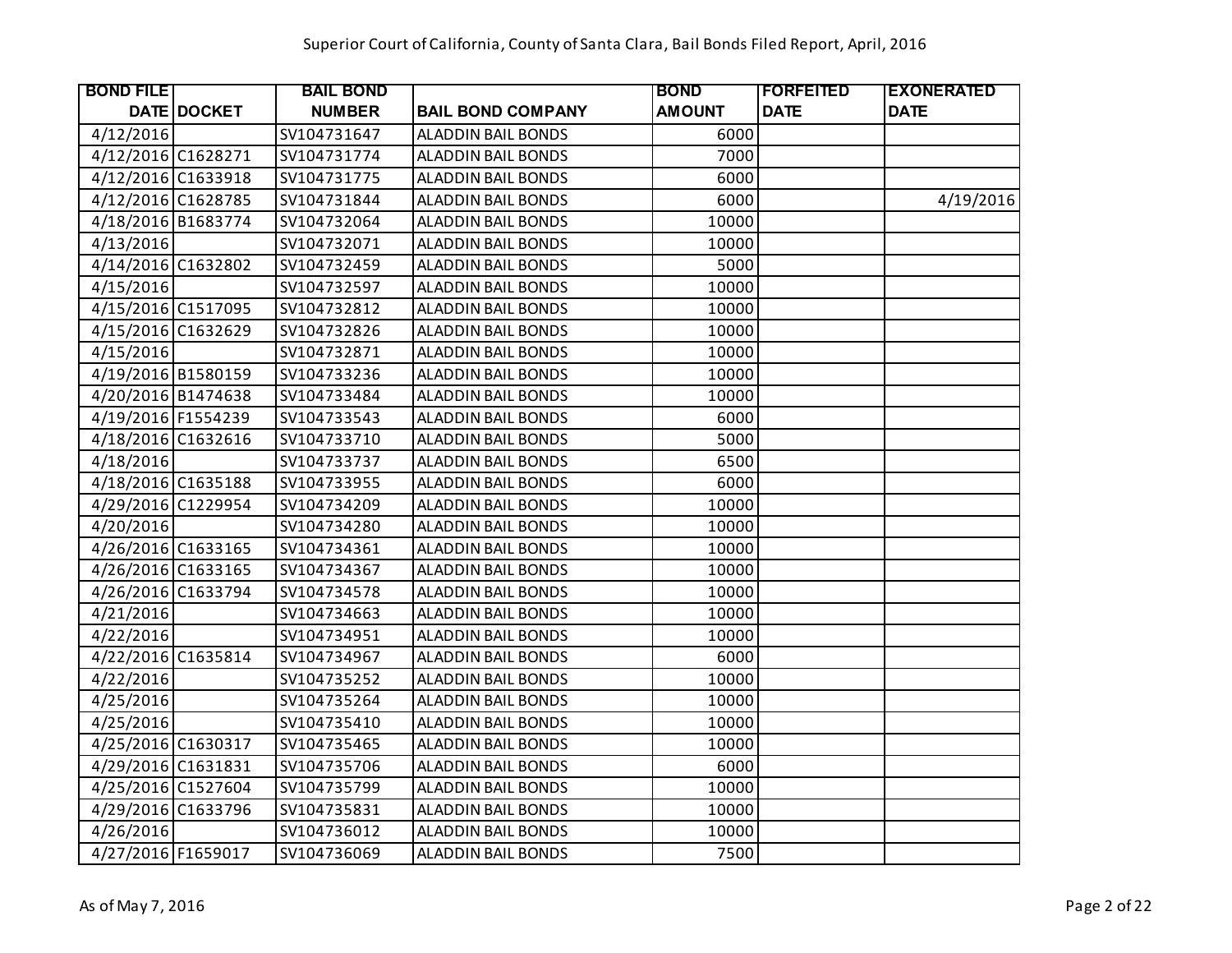| <b>BOND FILE</b>   |                    | <b>BAIL BOND</b> |                           | <b>BOND</b>   | <b> FORFEITED</b> | <b>EXONERATED</b> |
|--------------------|--------------------|------------------|---------------------------|---------------|-------------------|-------------------|
|                    | <b>DATE DOCKET</b> | <b>NUMBER</b>    | <b>BAIL BOND COMPANY</b>  | <b>AMOUNT</b> | <b>DATE</b>       | <b>DATE</b>       |
| 4/25/2016          |                    | SV104736162      | <b>ALADDIN BAIL BONDS</b> | 10000         |                   |                   |
| 4/27/2016          |                    | SV104736621      | <b>ALADDIN BAIL BONDS</b> | 10000         |                   |                   |
| 4/28/2016          |                    | SV104736847      | ALADDIN BAIL BONDS        | 10000         |                   |                   |
| 4/28/2016          |                    | SV104736851      | ALADDIN BAIL BONDS        | 10000         |                   |                   |
| 4/29/2016 C1636504 |                    | SV104737213      | <b>ALADDIN BAIL BONDS</b> | 10000         |                   |                   |
| 4/29/2016 C1633522 |                    | SV104737228      | <b>ALADDIN BAIL BONDS</b> | 10000         |                   |                   |
|                    | 4/6/2016 C1629687  | SV1504729959     | ALADDIN BAIL BONDS        | 150000        |                   |                   |
| 4/18/2016 C1633456 |                    | SV1504732878     | ALADDIN BAIL BONDS        | 110000        |                   |                   |
| 4/28/2016          |                    | SV1504736997     | <b>ALADDIN BAIL BONDS</b> | 150000        |                   |                   |
| 4/20/2016 C1631162 |                    | SV254660247      | ALADDIN BAIL BONDS        | 20000         |                   |                   |
| 4/11/2016          |                    | SV254690866      | ALADDIN BAIL BONDS        | 15000         |                   |                   |
|                    | 4/5/2016 C1228947  | SV254690867      | ALADDIN BAIL BONDS        | 5000          |                   | 5/4/2016          |
| 4/12/2016 C1509155 |                    | SV254693718      | <b>ALADDIN BAIL BONDS</b> | 15000         |                   |                   |
| 4/19/2016 F1659354 |                    | SV254702362      | ALADDIN BAIL BONDS        | 25000         |                   |                   |
| 4/12/2016 C1525392 |                    | SV254715120      | <b>ALADDIN BAIL BONDS</b> | 15000         |                   |                   |
| 4/11/2016          |                    | SV254721965      | <b>ALADDIN BAIL BONDS</b> | 15000         |                   |                   |
|                    | 4/4/2016 C1629990  | SV254725133      | ALADDIN BAIL BONDS        | 25000         |                   | 4/18/2016         |
| 4/18/2016 C1524925 |                    | SV254727126      | <b>ALADDIN BAIL BONDS</b> | 12000         | 4/27/16           |                   |
|                    | 4/1/2016 C1633403  | SV254727760      | <b>ALADDIN BAIL BONDS</b> | 20000         |                   | 4/19/2016         |
|                    | 4/1/2016 C1630503  | SV254727877      | <b>ALADDIN BAIL BONDS</b> | 20000         |                   |                   |
| 4/4/2016           |                    | SV254728398      | <b>ALADDIN BAIL BONDS</b> | 16000         |                   |                   |
| 4/4/2016           |                    | SV254728688      | <b>ALADDIN BAIL BONDS</b> | 25000         |                   |                   |
|                    | 4/4/2016 C1631996  | SV254728807      | <b>ALADDIN BAIL BONDS</b> | 6000          |                   |                   |
| 4/4/2016           |                    | SV254728851      | ALADDIN BAIL BONDS        | 12000         |                   |                   |
| 4/4/2016           |                    | SV254728969      | <b>ALADDIN BAIL BONDS</b> | 22000         |                   |                   |
| 4/4/2016           |                    | SV254729145      | ALADDIN BAIL BONDS        | 20000         |                   |                   |
| 4/4/2016           |                    | SV254729254      | <b>ALADDIN BAIL BONDS</b> | 15000         |                   |                   |
|                    | 4/5/2016 B1582599  | SV254729313      | ALADDIN BAIL BONDS        | 25000         |                   |                   |
| 4/18/2016 B1471820 |                    | SV254729399      | <b>ALADDIN BAIL BONDS</b> | 20000         |                   | 5/3/2016          |
| 4/12/2016 B1578710 |                    | SV254729790      | ALADDIN BAIL BONDS        | 20000         |                   |                   |
|                    | 4/8/2016 F1450731  | SV254729926      | ALADDIN BAIL BONDS        | 25000         |                   |                   |
| 4/7/2016           |                    | SV254730053      | ALADDIN BAIL BONDS        | 25000         |                   |                   |
| 4/7/2016           |                    | SV254730322      | ALADDIN BAIL BONDS        | 16000         |                   |                   |
| 4/8/2016           |                    | SV254730494      | <b>ALADDIN BAIL BONDS</b> | 20000         |                   |                   |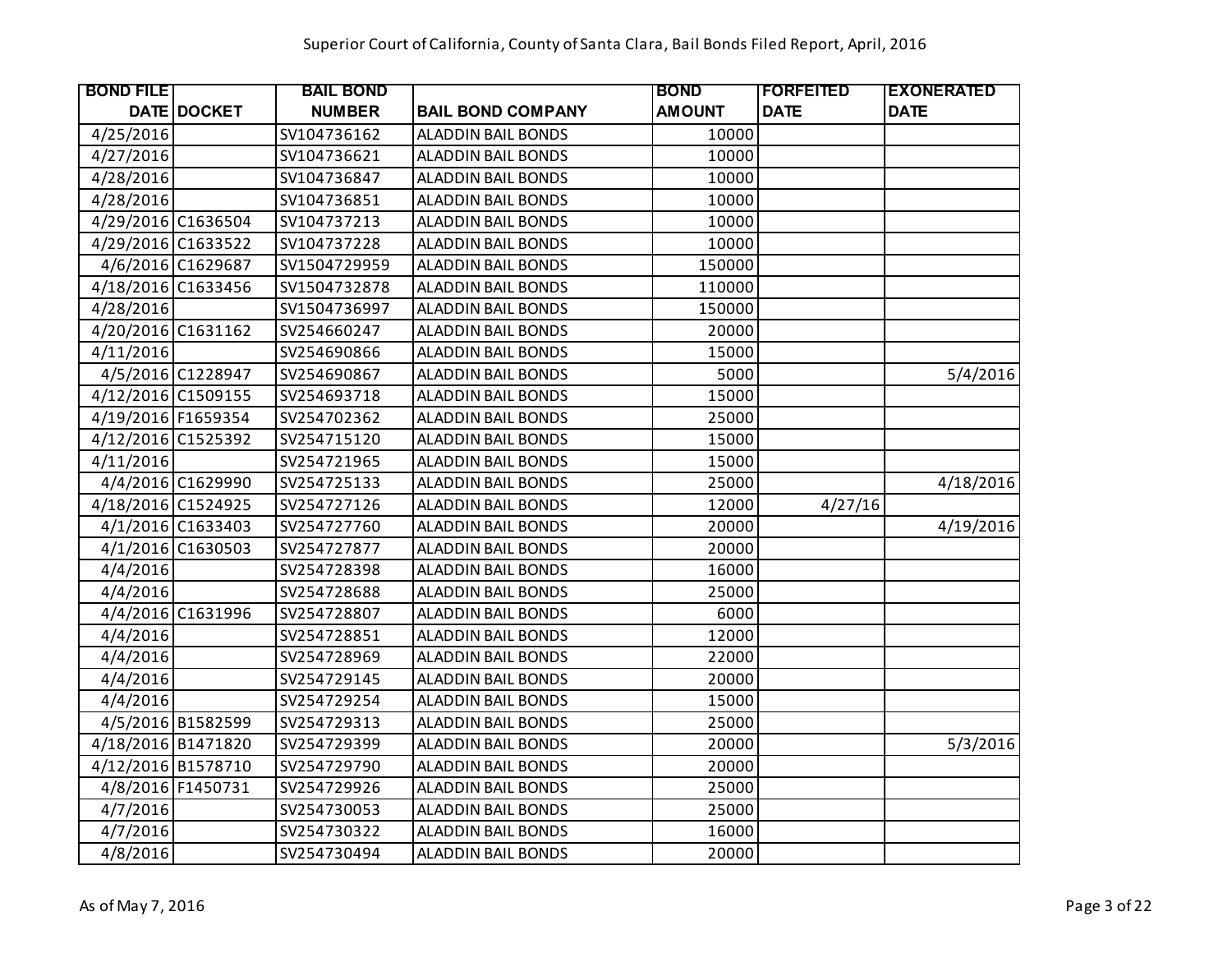| <b>BOND FILE</b>   |                    | <b>BAIL BOND</b> |                           | <b>BOND</b>   | <b>FORFEITED</b> | <b>EXONERATED</b> |
|--------------------|--------------------|------------------|---------------------------|---------------|------------------|-------------------|
|                    | <b>DATE DOCKET</b> | <b>NUMBER</b>    | <b>BAIL BOND COMPANY</b>  | <b>AMOUNT</b> | <b>DATE</b>      | <b>DATE</b>       |
|                    | 4/8/2016 C1634824  | SV254730525      | <b>ALADDIN BAIL BONDS</b> | 15000         |                  |                   |
| 4/11/2016 C1634844 |                    | SV254730856      | <b>ALADDIN BAIL BONDS</b> | 15000         |                  |                   |
| 4/12/2016 F1659589 |                    | SV254730927      | ALADDIN BAIL BONDS        | 25000         |                  |                   |
| 4/11/2016 C1631570 |                    | SV254731218      | ALADDIN BAIL BONDS        | 10000         |                  |                   |
| 4/11/2016          |                    | SV254731233      | ALADDIN BAIL BONDS        | 25000         |                  |                   |
| 4/11/2016 C1522190 |                    | SV254731244      | <b>ALADDIN BAIL BONDS</b> | 13000         |                  |                   |
| 4/11/2016          |                    | SV254731256      | <b>ALADDIN BAIL BONDS</b> | 25000         |                  |                   |
| 4/15/2016 B1581364 |                    | SV254731448      | ALADDIN BAIL BONDS        | 25000         |                  |                   |
| 4/15/2016 B1579713 |                    | SV254731449      | ALADDIN BAIL BONDS        | 25000         |                  |                   |
| 4/12/2016          |                    | SV254731473      | <b>ALADDIN BAIL BONDS</b> | 25000         |                  |                   |
| 4/18/2016 C1518336 |                    | SV254731510      | ALADDIN BAIL BONDS        | 20000         |                  |                   |
| 4/19/2016          |                    | SV254731528      | <b>ALADDIN BAIL BONDS</b> | 25000         |                  |                   |
| 4/12/2016          |                    | SV254731720      | <b>ALADDIN BAIL BONDS</b> | 16000         |                  |                   |
| 4/12/2016 C1630803 |                    | SV254731773      | ALADDIN BAIL BONDS        | 25000         |                  |                   |
| 4/18/2016 B1579472 |                    | SV254731811      | ALADDIN BAIL BONDS        | 20000         |                  |                   |
| 4/13/2016          |                    | SV254731983      | ALADDIN BAIL BONDS        | 11000         |                  |                   |
| 4/14/2016          |                    | SV254732302      | ALADDIN BAIL BONDS        | 15000         |                  |                   |
| 4/15/2016          |                    | SV254732304      | <b>ALADDIN BAIL BONDS</b> | 20000         |                  |                   |
| 4/15/2016 C1508215 |                    | SV254732684      | <b>ALADDIN BAIL BONDS</b> | 25000         |                  |                   |
| 4/15/2016          |                    | SV254732802      | ALADDIN BAIL BONDS        | 15000         |                  |                   |
| 4/15/2016          |                    | SV254732811      | ALADDIN BAIL BONDS        | 21000         |                  |                   |
| 4/15/2016          |                    | SV254732866      | <b>ALADDIN BAIL BONDS</b> | 22000         |                  |                   |
| 4/19/2016 C1630861 |                    | SV254732876      | <b>ALADDIN BAIL BONDS</b> | 15000         |                  |                   |
| 4/18/2016 C1631465 |                    | SV254732960      | <b>ALADDIN BAIL BONDS</b> | 25000         |                  |                   |
| 4/18/2016 C1633478 |                    | SV254733013      | <b>ALADDIN BAIL BONDS</b> | 5000          |                  |                   |
| 4/25/2016 C1633310 |                    | SV254733210      | ALADDIN BAIL BONDS        | 20000         |                  |                   |
| 4/18/2016          |                    | SV254733650      | ALADDIN BAIL BONDS        | 16000         |                  |                   |
| 4/19/2016          |                    | SV254733730      | ALADDIN BAIL BONDS        | 15000         |                  |                   |
| 4/18/2016          |                    | SV254733845      | ALADDIN BAIL BONDS        | 15000         |                  |                   |
| 4/19/2016          |                    | SV254733891      | <b>ALADDIN BAIL BONDS</b> | 21000         |                  |                   |
| 4/19/2016          |                    | SV254734031      | ALADDIN BAIL BONDS        | 15000         |                  |                   |
| 4/19/2016          |                    | SV254734155      | ALADDIN BAIL BONDS        | 20000         |                  |                   |
| 4/21/2016 F1555933 |                    | SV254734178      | ALADDIN BAIL BONDS        | 15000         |                  |                   |
| 4/20/2016 B1582767 |                    | SV254734249      | <b>ALADDIN BAIL BONDS</b> | 20000         | 4/25/16          |                   |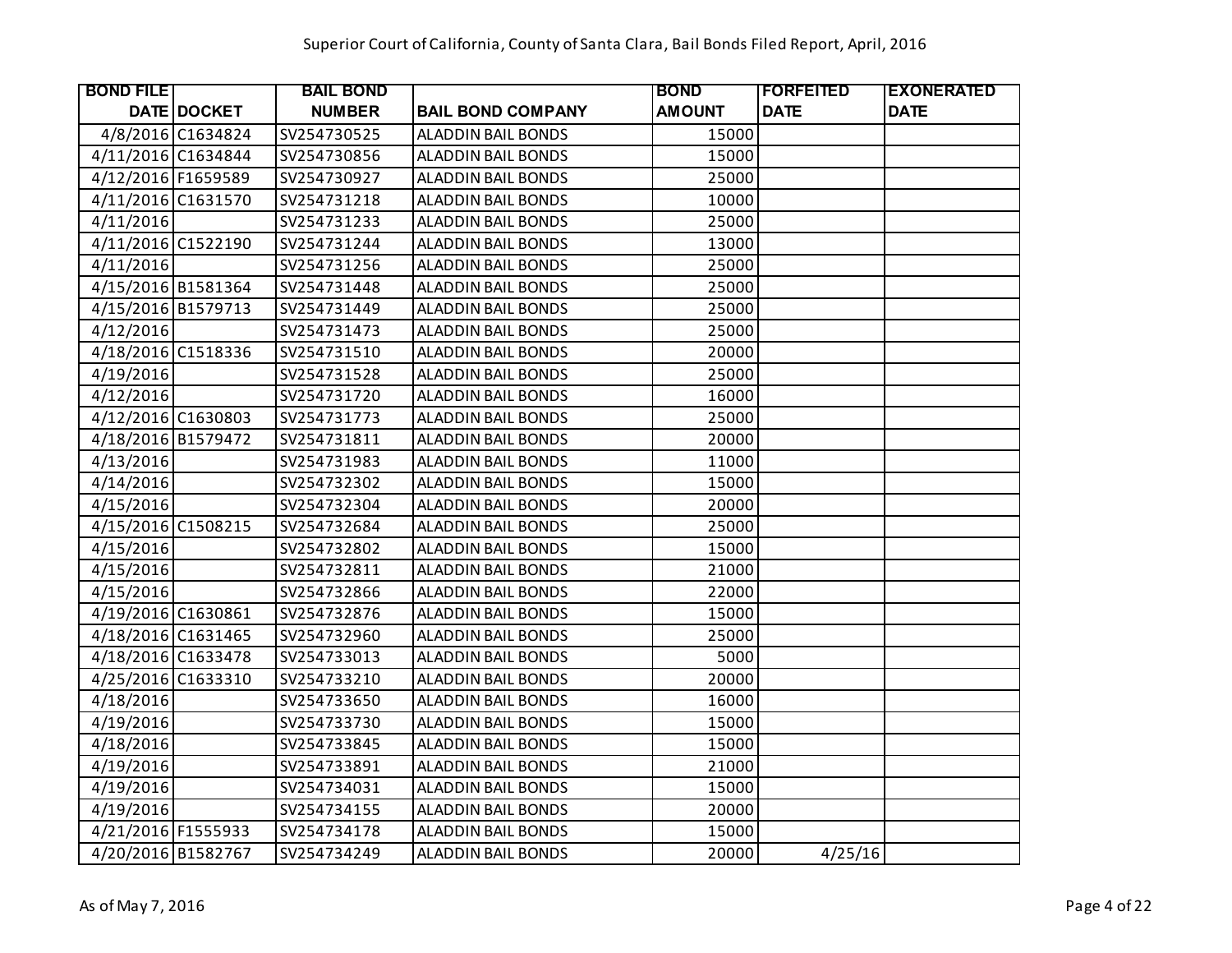| <b>BOND FILE</b>   |                   | <b>BAIL BOND</b> |                           | <b>BOND</b>   | <b>IFORFEITED</b> | <b>EXONERATED</b> |
|--------------------|-------------------|------------------|---------------------------|---------------|-------------------|-------------------|
|                    | DATE DOCKET       | <b>NUMBER</b>    | <b>BAIL BOND COMPANY</b>  | <b>AMOUNT</b> | <b>DATE</b>       | <b>DATE</b>       |
| 4/21/2016 C1515974 |                   | SV254734833      | <b>ALADDIN BAIL BONDS</b> | 25000         |                   |                   |
| 4/22/2016 C1524592 |                   | SV254734917      | <b>ALADDIN BAIL BONDS</b> | 15000         |                   |                   |
| 4/25/2016 C1476436 |                   | SV254735060      | ALADDIN BAIL BONDS        | 15000         |                   |                   |
| 4/26/2016 B1685905 |                   | SV254735363      | <b>ALADDIN BAIL BONDS</b> | 12000         |                   |                   |
| 4/26/2016 F1659684 |                   | SV254735738      | <b>ALADDIN BAIL BONDS</b> | 11000         |                   |                   |
| 4/25/2016          |                   | SV254735910      | ALADDIN BAIL BONDS        | 23000         |                   |                   |
| 4/25/2016          |                   | SV254736048      | <b>ALADDIN BAIL BONDS</b> | 21000         |                   |                   |
| 4/26/2016          |                   | SV254736257      | ALADDIN BAIL BONDS        | 25000         |                   |                   |
| 4/29/2016 C1633564 |                   | SV254736270      | <b>ALADDIN BAIL BONDS</b> | 15000         |                   |                   |
| 4/26/2016          |                   | SV254736449      | <b>ALADDIN BAIL BONDS</b> | 25000         |                   |                   |
| 4/29/2016 C1633025 |                   | SV254736522      | <b>ALADDIN BAIL BONDS</b> | 15000         |                   |                   |
| 4/27/2016 C1479641 |                   | SV254736605      | <b>ALADDIN BAIL BONDS</b> | 15000         |                   |                   |
| 4/29/2016 C1630833 |                   | SV254736687      | ALADDIN BAIL BONDS        | 15000         |                   |                   |
| 4/28/2016 C1632491 |                   | SV254736996      | <b>ALADDIN BAIL BONDS</b> | 25000         |                   |                   |
| 4/28/2016 C1634545 |                   | SV254737057      | <b>ALADDIN BAIL BONDS</b> | 25000         |                   |                   |
| 4/29/2016 F1659996 |                   | SV254737121      | <b>ALADDIN BAIL BONDS</b> | 11000         |                   |                   |
| 4/29/2016 C1633678 |                   | SV254737405      | <b>ALADDIN BAIL BONDS</b> | 12000         |                   |                   |
| 4/19/2016 B1685871 |                   | SV504650372      | <b>ALADDIN BAIL BONDS</b> | 25000         |                   |                   |
| 4/28/2016          |                   | SV504650373      | <b>ALADDIN BAIL BONDS</b> | 50000         |                   |                   |
|                    | 4/4/2016 C1629100 | SV504725972      | <b>ALADDIN BAIL BONDS</b> | 50000         |                   |                   |
|                    | 4/1/2016 B1685270 | SV504727245      | <b>ALADDIN BAIL BONDS</b> | 50000         |                   |                   |
| 4/5/2016           |                   | SV504728227      | ALADDIN BAIL BONDS        | 46000         |                   |                   |
| 4/4/2016           |                   | SV504728528      | <b>ALADDIN BAIL BONDS</b> | 22000         |                   |                   |
|                    | 4/4/2016 B1583059 | SV504728611      | <b>ALADDIN BAIL BONDS</b> | 30000         |                   |                   |
|                    | 4/8/2016 F1659174 | SV504728658      | <b>ALADDIN BAIL BONDS</b> | 40000         | 5/3/16            |                   |
|                    | 4/8/2016 F1452834 | SV504728727      | <b>ALADDIN BAIL BONDS</b> | 50000         | 5/3/16            |                   |
| 4/4/2016           |                   | SV504728907      | <b>ALADDIN BAIL BONDS</b> | 26000         |                   |                   |
|                    | 4/5/2016 F1658928 | SV504728980      | <b>ALADDIN BAIL BONDS</b> | 25000         | 5/3/16            |                   |
| 4/4/2016           |                   | SV504729215      | ALADDIN BAIL BONDS        | 41000         |                   |                   |
| 4/5/2016           |                   | SV504729465      | <b>ALADDIN BAIL BONDS</b> | 26000         |                   |                   |
| 4/12/2016 C1507716 |                   | SV504729616      | <b>ALADDIN BAIL BONDS</b> | 50000         |                   |                   |
| 4/6/2016           |                   | SV504729878      | ALADDIN BAIL BONDS        | 30000         |                   |                   |
|                    | 4/6/2016 C1527399 | SV504729888      | ALADDIN BAIL BONDS        | 30000         |                   |                   |
| 4/7/2016           |                   | SV504730296      | <b>ALADDIN BAIL BONDS</b> | 36000         |                   |                   |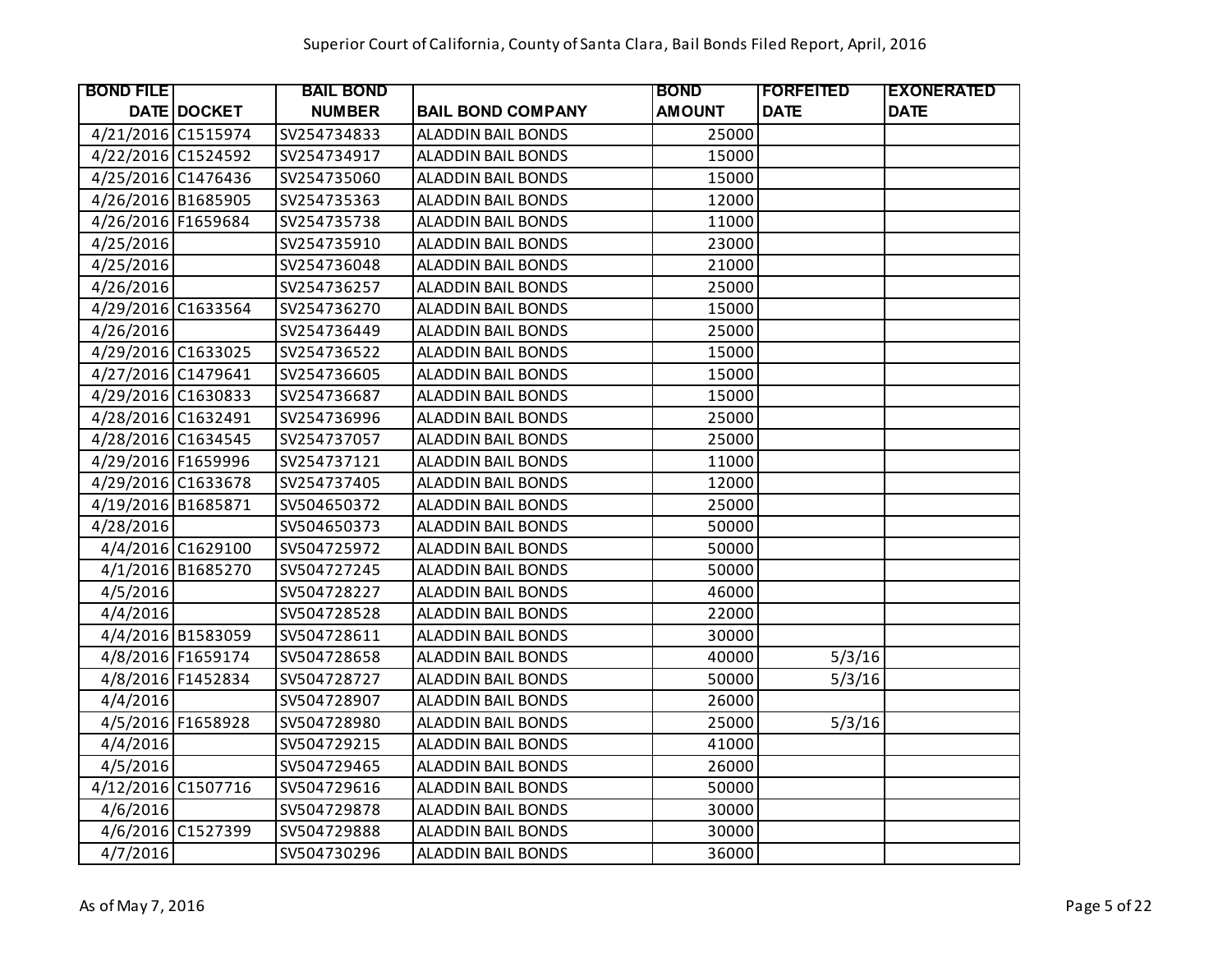| <b>BOND FILE</b>   |                   | <b>BAIL BOND</b> |                           | <b>BOND</b>   | <b> FORFEITED</b> | <b>EXONERATED</b> |
|--------------------|-------------------|------------------|---------------------------|---------------|-------------------|-------------------|
|                    | DATE DOCKET       | <b>NUMBER</b>    | <b>BAIL BOND COMPANY</b>  | <b>AMOUNT</b> | <b>DATE</b>       | <b>DATE</b>       |
| 4/8/2016           |                   | SV504730476      | ALADDIN BAIL BONDS        | 37000         |                   |                   |
| 4/12/2016 F1659354 |                   | SV504730546      | ALADDIN BAIL BONDS        | 35000         |                   |                   |
| 4/11/2016 C1506178 |                   | SV504730599      | ALADDIN BAIL BONDS        | 50000         | 4/11/16           |                   |
| 4/12/2016 B1583487 |                   | SV504731012      | <b>ALADDIN BAIL BONDS</b> | 35000         | 4/12/16           |                   |
| 4/11/2016          |                   | SV504731434      | ALADDIN BAIL BONDS        | 47000         |                   |                   |
| 4/12/2016 F1659927 |                   | SV504731469      | ALADDIN BAIL BONDS        | 45000         |                   |                   |
| 4/19/2016          |                   | SV504731616      | ALADDIN BAIL BONDS        | 45000         |                   |                   |
| 4/12/2016          |                   | SV504731778      | ALADDIN BAIL BONDS        | 36000         |                   |                   |
| 4/12/2016 C1515667 |                   | SV504731843      | ALADDIN BAIL BONDS        | 50000         |                   | 4/19/2016         |
| 4/13/2016 C1508128 |                   | SV504732030      | ALADDIN BAIL BONDS        | 50000         |                   |                   |
| 4/13/2016          |                   | SV504732121      | <b>ALADDIN BAIL BONDS</b> | 26000         |                   |                   |
| 4/14/2016 C1514920 |                   | SV504732400      | <b>ALADDIN BAIL BONDS</b> | 30000         |                   |                   |
| 4/15/2016 C1630313 |                   | SV504732437      | ALADDIN BAIL BONDS        | 26000         |                   |                   |
| 4/18/2016          |                   | SV504733586      | ALADDIN BAIL BONDS        | 26000         |                   |                   |
| 4/22/2016 C1526758 |                   | SV504733616      | <b>ALADDIN BAIL BONDS</b> | 50000         |                   |                   |
| 4/18/2016 C1637203 |                   | SV504733759      | <b>ALADDIN BAIL BONDS</b> | 50000         |                   |                   |
| 4/18/2016 C1481140 |                   | SV504733856      | ALADDIN BAIL BONDS        | 40000         |                   |                   |
| 4/18/2016 C1527085 |                   | SV504733954      | <b>ALADDIN BAIL BONDS</b> | 50000         |                   |                   |
| 4/19/2016          |                   | SV504734240      | ALADDIN BAIL BONDS        | 50000         |                   |                   |
| 4/20/2016          |                   | SV504734321      | <b>ALADDIN BAIL BONDS</b> | 50000         |                   |                   |
| 4/26/2016 C1632055 |                   | SV504734388      | ALADDIN BAIL BONDS        | 30000         |                   |                   |
| 4/20/2016          |                   | SV504734550      | ALADDIN BAIL BONDS        | 35000         |                   |                   |
| 4/25/2016 B1152279 |                   | SV504735251      | ALADDIN BAIL BONDS        | 40000         |                   |                   |
| 4/25/2016          |                   | SV504735982      | <b>ALADDIN BAIL BONDS</b> | 26000         |                   |                   |
| 4/25/2016          |                   | SV504735998      | <b>ALADDIN BAIL BONDS</b> | 26000         |                   |                   |
| 4/25/2016          |                   | SV504736136      | <b>ALADDIN BAIL BONDS</b> | 50000         |                   |                   |
| 4/26/2016          |                   | SV504736280      | ALADDIN BAIL BONDS        | 46000         |                   |                   |
| 4/29/2016 C1636502 |                   | SV504737261      | <b>ALADDIN BAIL BONDS</b> | 50000         |                   |                   |
| 4/29/2016 C1636490 |                   | SV504737289      | ALADDIN BAIL BONDS        | 36000         |                   |                   |
| 4/29/2016 C1632822 |                   | SV504737290      | <b>ALADDIN BAIL BONDS</b> | 46000         |                   |                   |
|                    | 4/1/2016 BB831952 | SV54726925       | <b>ALADDIN BAIL BONDS</b> | 3000          |                   |                   |
|                    | 4/4/2016 C1631992 | SV54727055       | ALADDIN BAIL BONDS        | 5000          |                   |                   |
|                    | 4/4/2016 C1632232 | SV54727898       | ALADDIN BAIL BONDS        | 5000          |                   |                   |
| 4/4/2016           |                   | SV54728480       | <b>ALADDIN BAIL BONDS</b> | 1000          |                   |                   |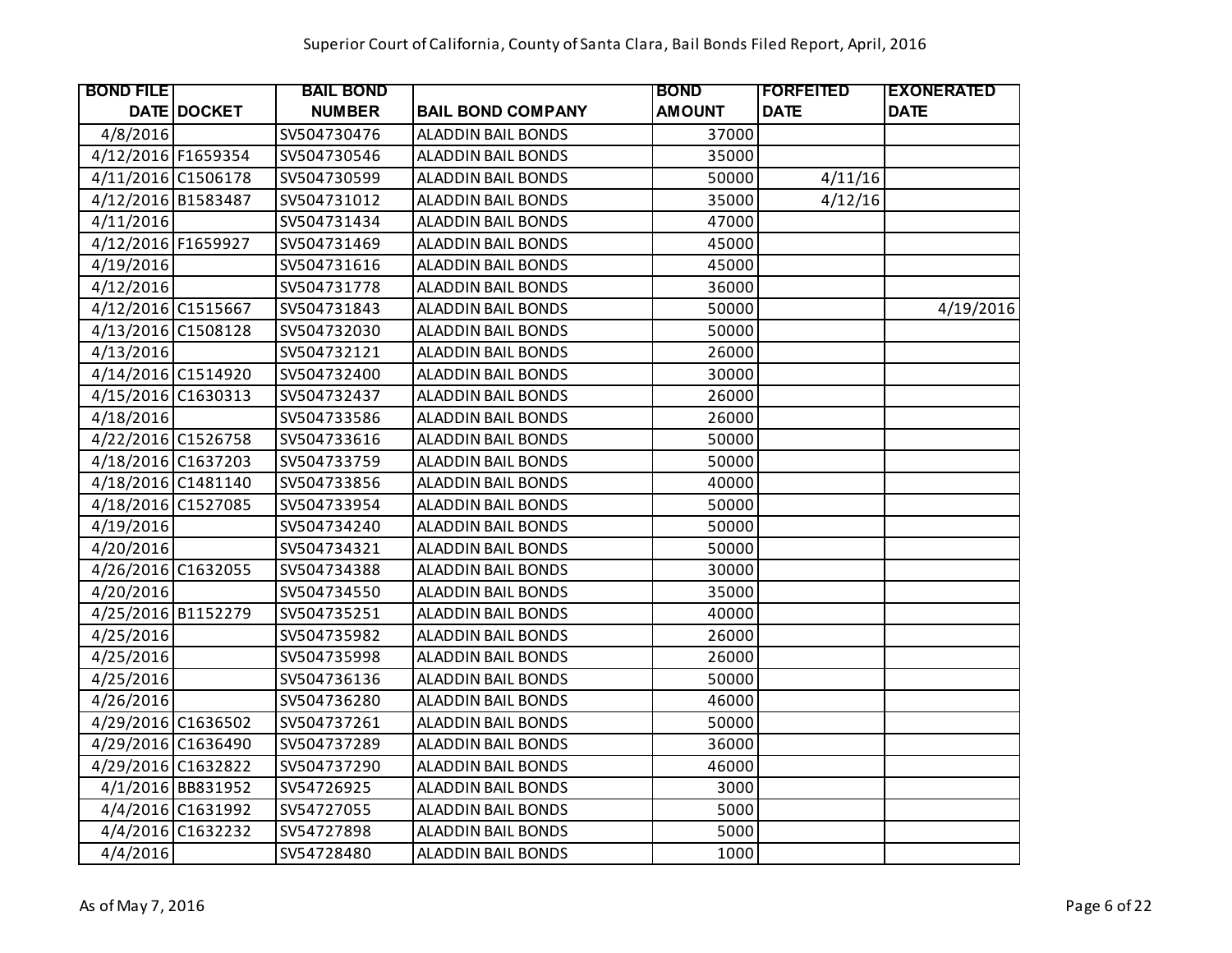| <b>BOND FILE</b>   |                    | <b>BAIL BOND</b> |                           | <b>BOND</b>   | <b> FORFEITED</b> | <b>EXONERATED</b> |
|--------------------|--------------------|------------------|---------------------------|---------------|-------------------|-------------------|
|                    | <b>DATE DOCKET</b> | <b>NUMBER</b>    | <b>BAIL BOND COMPANY</b>  | <b>AMOUNT</b> | <b>DATE</b>       | <b>DATE</b>       |
|                    | 4/5/2016 F1659585  | SV54728507       | ALADDIN BAIL BONDS        | 5000          |                   |                   |
| 4/4/2016           |                    | SV54728534       | ALADDIN BAIL BONDS        | 5000          |                   |                   |
| 4/4/2016           |                    | SV54728592       | <b>ALADDIN BAIL BONDS</b> | 2000          |                   |                   |
|                    | 4/4/2016 C1634488  | SV54728670       | <b>ALADDIN BAIL BONDS</b> | 2000          |                   |                   |
|                    | 4/4/2016 C1512072  | SV54728678       | ALADDIN BAIL BONDS        | 5000          |                   | 5/2/2016          |
|                    | 4/4/2016 C1520212  | SV54728698       | ALADDIN BAIL BONDS        | 5000          |                   |                   |
|                    | 4/4/2016 C1493529  | SV54728710       | ALADDIN BAIL BONDS        | 5000          |                   |                   |
|                    | 4/5/2016 B1577360  | SV54728886       | ALADDIN BAIL BONDS        | 5000          |                   | 5/4/2016          |
|                    | 4/4/2016 C1633494  | SV54728915       | <b>ALADDIN BAIL BONDS</b> | 2500          | 4/4/16            |                   |
|                    | 4/8/2016 C1517305  | SV54729012       | ALADDIN BAIL BONDS        | 5000          |                   | 5/2/2016          |
|                    | 4/8/2016 C1632100  | SV54729030       | ALADDIN BAIL BONDS        | 5000          |                   | 5/4/2016          |
|                    | 4/6/2016 B1685508  | SV54729607       | ALADDIN BAIL BONDS        | 5000          |                   |                   |
|                    | 4/8/2016 F1658594  | SV54729615       | ALADDIN BAIL BONDS        | 5000          |                   | 5/6/2016          |
|                    | 4/6/2016 C1513830  | SV54729889       | ALADDIN BAIL BONDS        | 5000          |                   |                   |
|                    | 4/6/2016 C1525429  | SV54729938       | <b>ALADDIN BAIL BONDS</b> | 5000          |                   |                   |
| 4/18/2016 C1523582 |                    | SV54731561       | <b>ALADDIN BAIL BONDS</b> | 1000          |                   |                   |
| 4/13/2016 C1629209 |                    | SV54732015       | ALADDIN BAIL BONDS        | 5000          |                   |                   |
| 4/19/2016 B1684961 |                    | SV54732828       | <b>ALADDIN BAIL BONDS</b> | 5000          |                   |                   |
| 4/26/2016 C1633669 |                    | SV54733048       | <b>ALADDIN BAIL BONDS</b> | 5000          |                   |                   |
| 4/19/2016 F1659767 |                    | SV54733096       | <b>ALADDIN BAIL BONDS</b> | 1000          |                   |                   |
| 4/18/2016          |                    | SV54733313       | ALADDIN BAIL BONDS        | 5000          |                   |                   |
| 4/22/2016 C1509867 |                    | SV54733411       | ALADDIN BAIL BONDS        | 5000          |                   |                   |
| 4/26/2016 C1524659 |                    | SV54733577       | <b>ALADDIN BAIL BONDS</b> | 5000          |                   |                   |
| 4/19/2016 B1581419 |                    | SV54733739       | <b>ALADDIN BAIL BONDS</b> | 5000          |                   |                   |
| 4/18/2016 C1635839 |                    | SV54733777       | <b>ALADDIN BAIL BONDS</b> | 5000          | 4/18/16           |                   |
| 4/18/2016 C1522182 |                    | SV54733869       | <b>ALADDIN BAIL BONDS</b> | 5000          |                   |                   |
| 4/18/2016          |                    | SV54734020       | ALADDIN BAIL BONDS        | 5000          |                   |                   |
| 4/21/2016 C1518966 |                    | SV54734574       | ALADDIN BAIL BONDS        | 5000          |                   |                   |
| 4/26/2016 C1400555 |                    | SV54734827       | ALADDIN BAIL BONDS        | 2500          |                   |                   |
| 4/29/2016 C1633673 |                    | SV54735467       | <b>ALADDIN BAIL BONDS</b> | 3000          |                   |                   |
| 4/25/2016 C1520464 |                    | SV54735506       | ALADDIN BAIL BONDS        | 3000          |                   |                   |
| 4/25/2016 C1520377 |                    | SV54735507       | ALADDIN BAIL BONDS        | 3000          |                   |                   |
| 4/25/2016 C1523449 |                    | SV54735508       | ALADDIN BAIL BONDS        | 2000          |                   |                   |
| 4/25/2016 C1630293 |                    | SV54735588       | <b>ALADDIN BAIL BONDS</b> | 5000          |                   |                   |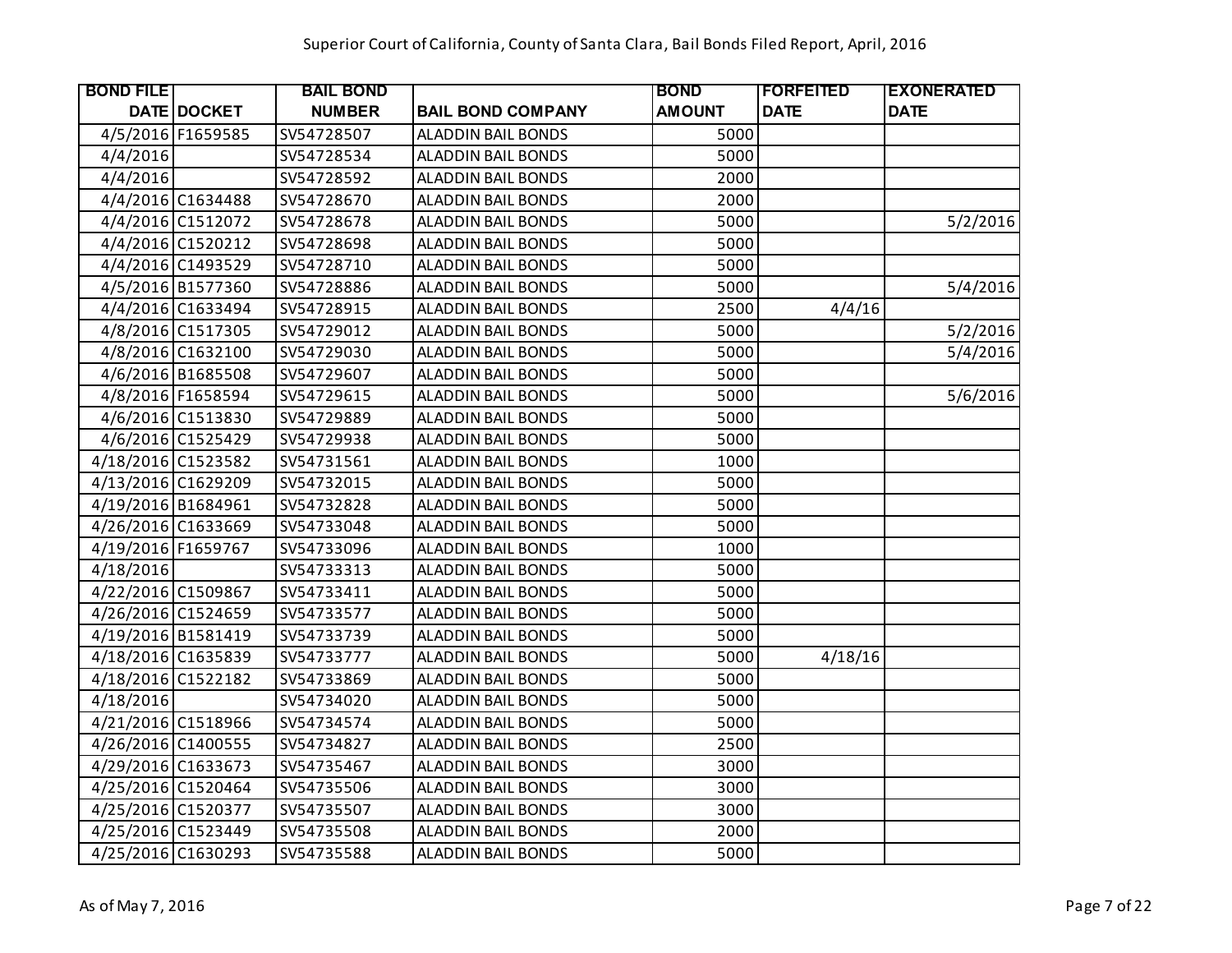| <b>BOND FILE</b>   |                   | <b>BAIL BOND</b> |                               | <b>BOND</b>   | <b>IFORFEITED</b> | <b>EXONERATED</b> |
|--------------------|-------------------|------------------|-------------------------------|---------------|-------------------|-------------------|
|                    | DATE DOCKET       | <b>NUMBER</b>    | <b>BAIL BOND COMPANY</b>      | <b>AMOUNT</b> | <b>DATE</b>       | <b>DATE</b>       |
| 4/25/2016 C1527569 |                   | SV54735797       | <b>ALADDIN BAIL BONDS</b>     | 5000          |                   |                   |
| 4/25/2016 C1629633 |                   | SV54735798       | <b>ALADDIN BAIL BONDS</b>     | 5000          |                   |                   |
| 4/25/2016          |                   | SV54735867       | <b>ALADDIN BAIL BONDS</b>     | 5000          |                   |                   |
| 4/26/2016 C1636232 |                   | SV54736395       | <b>ALADDIN BAIL BONDS</b>     | 5000          |                   |                   |
| 4/29/2016 C1633623 |                   | SV54736454       | <b>ALADDIN BAIL BONDS</b>     | 5000          |                   |                   |
| 4/29/2016 C1632479 |                   | SV54736599       | <b>ALADDIN BAIL BONDS</b>     | 5000          |                   |                   |
| 4/21/2016 F1659375 |                   | AS15437948       | ALICE CORTEZ BAIL BONDS       | 10000         |                   |                   |
|                    | 4/8/2016 F1659209 | AS15437953       | ALICE CORTEZ BAIL BONDS       | 10000         |                   |                   |
| 4/22/2016 C1475346 |                   | AS15437954       | ALICE CORTEZ BAIL BONDS       | 15000         |                   |                   |
| 4/22/2016 C1519036 |                   | AS15437955       | ALICE CORTEZ BAIL BONDS       | 10000         |                   |                   |
| 4/26/2016 F1659398 |                   | AS15737960       | ALICE CORTEZ BAIL BONDS       | 7500          |                   |                   |
|                    | 4/8/2016 F1557571 | AS25241340       | ALICE CORTEZ BAIL BONDS       | 20000         |                   |                   |
| 4/12/2016 F1658860 |                   | AS51058915       | ALICE CORTEZ BAIL BONDS       | 5000          |                   |                   |
| 4/15/2016 F1453238 |                   | AS51058916       | ALICE CORTEZ BAIL BONDS       | 5000          |                   |                   |
| 4/20/2016 F1659623 |                   | AS51058920       | ALICE CORTEZ BAIL BONDS       | 5000          |                   |                   |
| 4/20/2016 F1557710 |                   | AS51058921       | ALICE CORTEZ BAIL BONDS       | 5000          |                   |                   |
| 4/26/2016 F1557588 |                   | AS51058934       | ALICE CORTEZ BAIL BONDS       | 5000          |                   |                   |
| 4/26/2016 F1659669 |                   | AS51058935       | ALICE CORTEZ BAIL BONDS       | 5000          |                   |                   |
| 4/29/2016 C1525250 |                   |                  | 511322859 ALL PRO BAIL BONDS  | 5000          |                   |                   |
| 4/18/2016 B1583416 |                   |                  | 5105546627 ALL PRO BAIL BONDS | 50000         |                   |                   |
| 4/27/2016 C1636140 |                   |                  | 5105551351 ALL PRO BAIL BONDS | 105000        |                   |                   |
| 4/19/2016 F1659737 |                   |                  | 5105555911 ALL PRO BAIL BONDS | 63000         |                   |                   |
|                    | 4/6/2016 C1634980 |                  | 5105575254 ALL PRO BAIL BONDS | 100000        |                   |                   |
|                    | 4/5/2016 F1658929 |                  | 5113156726 ALL PRO BAIL BONDS | 5000          | 4/7/16            |                   |
|                    | 4/1/2016 C1633210 |                  | 5113156742 ALL PRO BAIL BONDS | 6000          | 4/12/16           |                   |
|                    | 4/5/2016 B1583647 |                  | 5113199217 ALL PRO BAIL BONDS | 10000         |                   |                   |
| 4/4/2016           |                   |                  | 5113225235 ALL PRO BAIL BONDS | 6000          |                   |                   |
|                    | 4/5/2016 C1511088 |                  | 5113225248 ALL PRO BAIL BONDS | 10000         | 4/12/16           |                   |
|                    | 4/5/2016 C1634354 |                  | 5113225264 ALL PRO BAIL BONDS | 5000          | 4/12/16           |                   |
|                    | 4/8/2016 F1557896 |                  | 5113225277 ALL PRO BAIL BONDS | 5000          |                   |                   |
| 4/13/2016 C1515853 |                   |                  | 5113225280 ALL PRO BAIL BONDS | 5000          |                   |                   |
| 4/14/2016 F1659658 |                   |                  | 5113225293 ALL PRO BAIL BONDS | 5000          |                   |                   |
|                    | 4/1/2016 C1524858 |                  | 5113227833 ALL PRO BAIL BONDS | 10000         | 4/20/16           |                   |
|                    | 4/1/2016 C1521107 |                  | 5113227846 ALL PRO BAIL BONDS | 5000          | 4/20/16           |                   |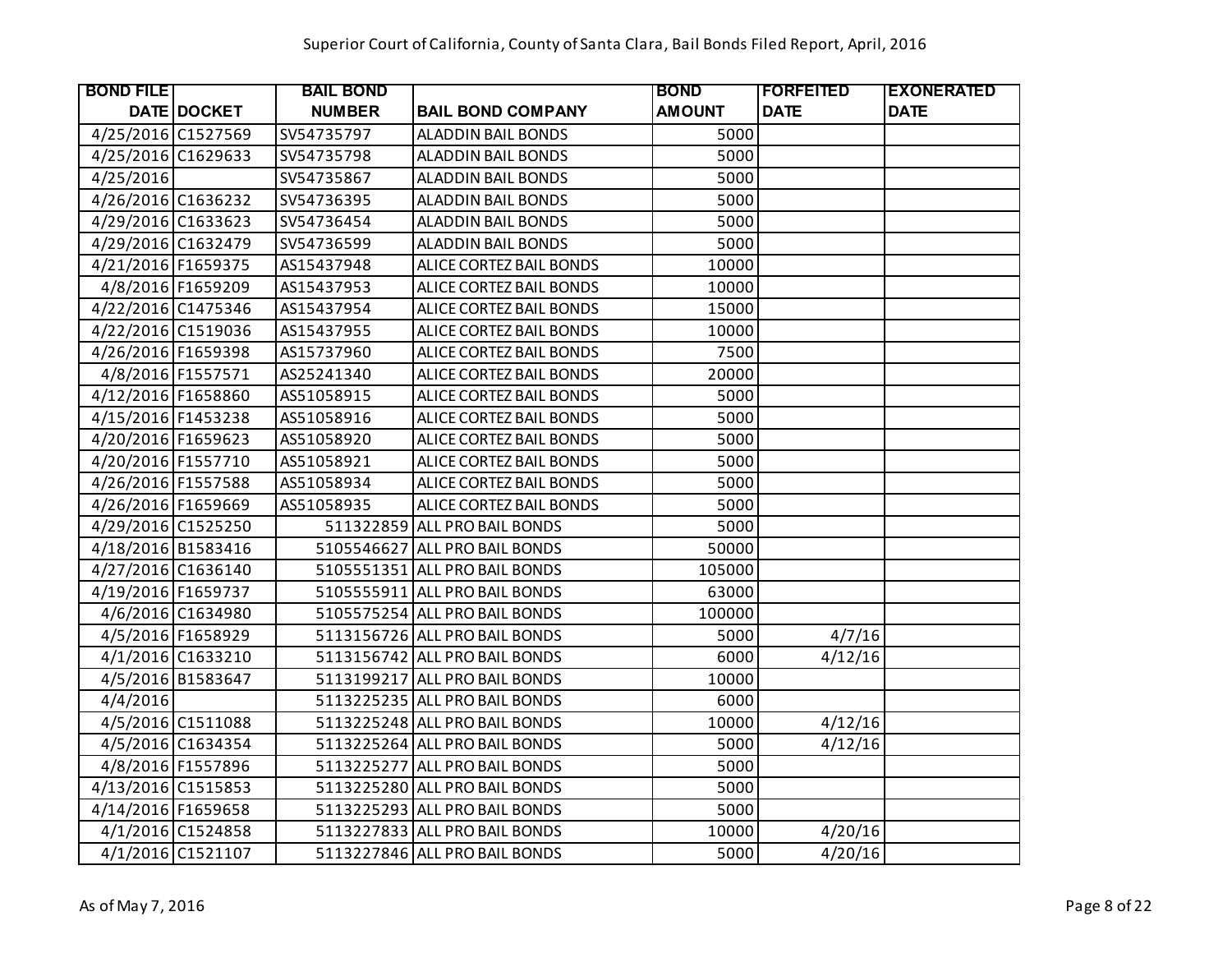| <b>BOND FILE</b>   |                    | <b>BAIL BOND</b> |                               | <b>BOND</b>   | <b> FORFEITED</b> | <b>EXONERATED</b> |
|--------------------|--------------------|------------------|-------------------------------|---------------|-------------------|-------------------|
|                    | <b>DATE DOCKET</b> | <b>NUMBER</b>    | <b>BAIL BOND COMPANY</b>      | <b>AMOUNT</b> | <b>DATE</b>       | <b>DATE</b>       |
|                    | 4/5/2016 C1353192  |                  | 5113236817 ALL PRO BAIL BONDS | 10000         | 4/5/16            |                   |
|                    | 4/5/2016 C1525395  |                  | 5113254367 ALL PRO BAIL BONDS | 10000         |                   |                   |
|                    | 4/5/2016 C1633238  |                  | 5113254396 ALL PRO BAIL BONDS | 5000          |                   |                   |
| 4/11/2016 C1634047 |                    |                  | 5113256514 ALL PRO BAIL BONDS | 10000         |                   |                   |
| 4/7/2016           |                    |                  | 5113256530 ALL PRO BAIL BONDS | 10000         |                   |                   |
|                    | 4/8/2016 C1522985  |                  | 5113256543 ALL PRO BAIL BONDS | 10000         |                   |                   |
|                    | 4/8/2016 C1524606  |                  | 5113256556 ALL PRO BAIL BONDS | 10000         |                   |                   |
|                    | 4/8/2016 C1629641  |                  | 5113256569 ALL PRO BAIL BONDS | 5000          |                   |                   |
| 4/11/2016 C1475744 |                    |                  | 5113256600 ALL PRO BAIL BONDS | 5000          |                   |                   |
| 4/11/2016 C1496355 |                    |                  | 5113256626 ALL PRO BAIL BONDS | 5000          |                   |                   |
| 4/12/2016 C1635185 |                    |                  | 5113256639 ALL PRO BAIL BONDS | 10000         | 5/4/16            |                   |
| 4/11/2016          |                    |                  | 5113256655 ALL PRO BAIL BONDS | 10000         |                   |                   |
| 4/15/2016 B1685387 |                    |                  | 5113256668 ALL PRO BAIL BONDS | 7500          |                   |                   |
| 4/11/2016 C1506592 |                    |                  | 5113256671 ALL PRO BAIL BONDS | 5000          |                   |                   |
| 4/12/2016 B1685222 |                    |                  | 5113256684 ALL PRO BAIL BONDS | 10000         |                   |                   |
|                    | 4/8/2016 F1554910  |                  | 5113256697 ALL PRO BAIL BONDS | 5000          |                   |                   |
|                    | 4/5/2016 C1527805  |                  | 5113256709 ALL PRO BAIL BONDS | 10000         |                   |                   |
| 4/4/2016           |                    |                  | 5113256712 ALL PRO BAIL BONDS | 10000         |                   |                   |
|                    | 4/4/2016 C1511322  |                  | 5113256725 ALL PRO BAIL BONDS | 10000         |                   |                   |
|                    | 4/4/2016 C1493815  |                  | 5113256738 ALL PRO BAIL BONDS | 10000         |                   |                   |
|                    | 4/1/2016 C1512015  |                  | 5113256741 ALL PRO BAIL BONDS | 5000          | 5/2/16            |                   |
|                    | 4/1/2016 C1516405  |                  | 5113256754 ALL PRO BAIL BONDS | 5000          |                   |                   |
|                    | 4/4/2016 C1526682  |                  | 5113256767 ALL PRO BAIL BONDS | 10000         |                   |                   |
|                    | 4/5/2016 B1685132  |                  | 5113256770 ALL PRO BAIL BONDS | 5000          |                   |                   |
| 4/12/2016 B1685005 |                    |                  | 5113256840 ALL PRO BAIL BONDS | 7500          |                   |                   |
| 4/11/2016          |                    |                  | 5113256866 ALL PRO BAIL BONDS | 10000         |                   |                   |
|                    | 4/5/2016 C1511299  |                  | 5113256882 ALL PRO BAIL BONDS | 10000         | 4/12/16           |                   |
| 4/20/2016 F1658575 |                    |                  | 5113261178 ALL PRO BAIL BONDS | 10000         |                   |                   |
| 4/18/2016 C1370521 |                    |                  | 5113261235 ALL PRO BAIL BONDS | 5000          |                   |                   |
| 4/26/2016 C1634205 |                    |                  | 5113261347 ALL PRO BAIL BONDS | 7500          |                   |                   |
|                    | 4/1/2016 C1630948  |                  | 5113263903 ALL PRO BAIL BONDS | 5000          |                   |                   |
| 4/4/2016           |                    |                  | 5113263929 ALL PRO BAIL BONDS | 10000         |                   |                   |
|                    | 4/6/2016 B1685775  |                  | 5113263932 ALL PRO BAIL BONDS | 10000         |                   |                   |
| 4/14/2016 B1684574 |                    |                  | 5113263945 ALL PRO BAIL BONDS | 5000          |                   | 4/25/2016         |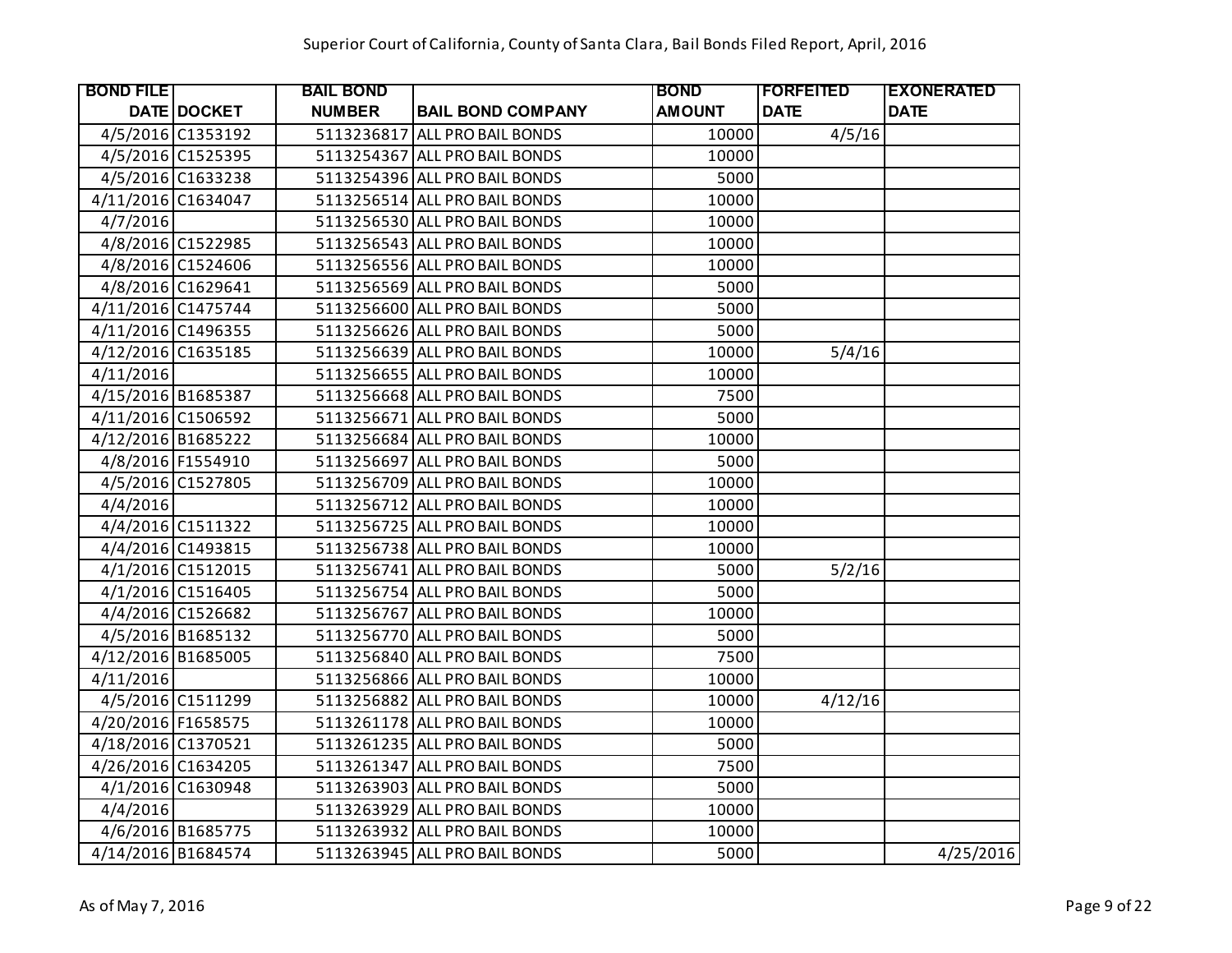| <b>BOND FILE</b>   |                   | <b>BAIL BOND</b> |                               | <b>BOND</b>   | <b>FORFEITED</b> | <b>EXONERATED</b> |
|--------------------|-------------------|------------------|-------------------------------|---------------|------------------|-------------------|
|                    | DATE DOCKET       | <b>NUMBER</b>    | <b>BAIL BOND COMPANY</b>      | <b>AMOUNT</b> | <b>DATE</b>      | <b>DATE</b>       |
|                    | 4/1/2016 B1685010 |                  | 5113263990 ALL PRO BAIL BONDS | 7500          |                  |                   |
| 4/20/2016 B1684858 |                   |                  | 5113272862 ALL PRO BAIL BONDS | 7000          |                  |                   |
| 4/20/2016 C1630420 |                   |                  | 5113272875 ALL PRO BAIL BONDS | 5000          |                  |                   |
| 4/22/2016 C1631587 |                   |                  | 5113273025 ALL PRO BAIL BONDS | 10000         |                  |                   |
| 4/21/2016 C1628406 |                   |                  | 5113273038 ALL PRO BAIL BONDS | 5000          |                  |                   |
| 4/21/2016 C1525658 |                   |                  | 5113273041 ALL PRO BAIL BONDS | 5000          |                  |                   |
| 4/25/2016          |                   |                  | 5113273054 ALL PRO BAIL BONDS | 10000         |                  |                   |
| 4/25/2016 C1527348 |                   |                  | 5113273067 ALL PRO BAIL BONDS | 6000          |                  |                   |
| 4/25/2016 C1518552 |                   |                  | 5113273070 ALL PRO BAIL BONDS | 5000          |                  |                   |
| 4/26/2016          |                   |                  | 5113273108 ALL PRO BAIL BONDS | 6000          |                  |                   |
| 4/29/2016 CC964239 |                   |                  | 5113273179 ALL PRO BAIL BONDS | 10000         |                  |                   |
| 4/20/2016          |                   |                  | 5113273195 ALL PRO BAIL BONDS | 10000         |                  |                   |
| 4/22/2016          |                   |                  | 5113273207 ALL PRO BAIL BONDS | 5000          |                  |                   |
| 4/19/2016 C1632241 |                   |                  | 5113273418 ALL PRO BAIL BONDS | 10000         |                  |                   |
| 4/20/2016 B1685786 |                   |                  | 5113273421 ALL PRO BAIL BONDS | 10000         |                  |                   |
| 4/29/2016 C1632892 |                   |                  | 5113273559 ALL PRO BAIL BONDS | 5000          |                  |                   |
| 4/26/2016 C1632720 |                   |                  | 5113273562 ALL PRO BAIL BONDS | 7500          |                  |                   |
| 4/28/2016 C1632353 |                   |                  | 5113278682 ALL PRO BAIL BONDS | 5000          |                  |                   |
| 4/11/2016          |                   |                  | 5150064185 ALL PRO BAIL BONDS | 80000         |                  |                   |
| 4/19/2016 F1659727 |                   |                  | 5150064198 ALL PRO BAIL BONDS | 110000        |                  |                   |
| 4/26/2016 F1659077 |                   |                  | 5272518777 ALL PRO BAIL BONDS | 25000         |                  |                   |
| 4/7/2016           |                   |                  | 5272549171 ALL PRO BAIL BONDS | 25000         |                  |                   |
| 4/4/2016           |                   |                  | 5272549209 ALL PRO BAIL BONDS | 20000         |                  |                   |
|                    | 4/1/2016 C1517986 |                  | 5272549225 ALL PRO BAIL BONDS | 20000         |                  |                   |
|                    | 4/1/2016 C1631413 |                  | 5272549283 ALL PRO BAIL BONDS | 21000         |                  |                   |
| 4/19/2016 B1685873 |                   |                  | 5272549311 ALL PRO BAIL BONDS | 10000         |                  |                   |
| 4/20/2016 C1632055 |                   |                  | 5272586545 ALL PRO BAIL BONDS | 20000         |                  |                   |
| 4/20/2016 F1556818 |                   |                  | 5272586558 ALL PRO BAIL BONDS | 10000         |                  |                   |
| 4/14/2016 C1635668 |                   |                  | 5272586561 ALL PRO BAIL BONDS | 5000          |                  |                   |
| 4/19/2016 B1475742 |                   |                  | 5272586587 ALL PRO BAIL BONDS | 10000         |                  |                   |
| 4/14/2016 B1684143 |                   |                  | 5272586590 ALL PRO BAIL BONDS | 20000         |                  | 4/25/2016         |
| 4/13/2016          |                   |                  | 5272586602 ALL PRO BAIL BONDS | 20000         |                  |                   |
| 4/19/2016          |                   |                  | 5272586615 ALL PRO BAIL BONDS | 12000         |                  |                   |
| 4/18/2016 B1684666 |                   |                  | 5272586628 ALL PRO BAIL BONDS | 10000         |                  |                   |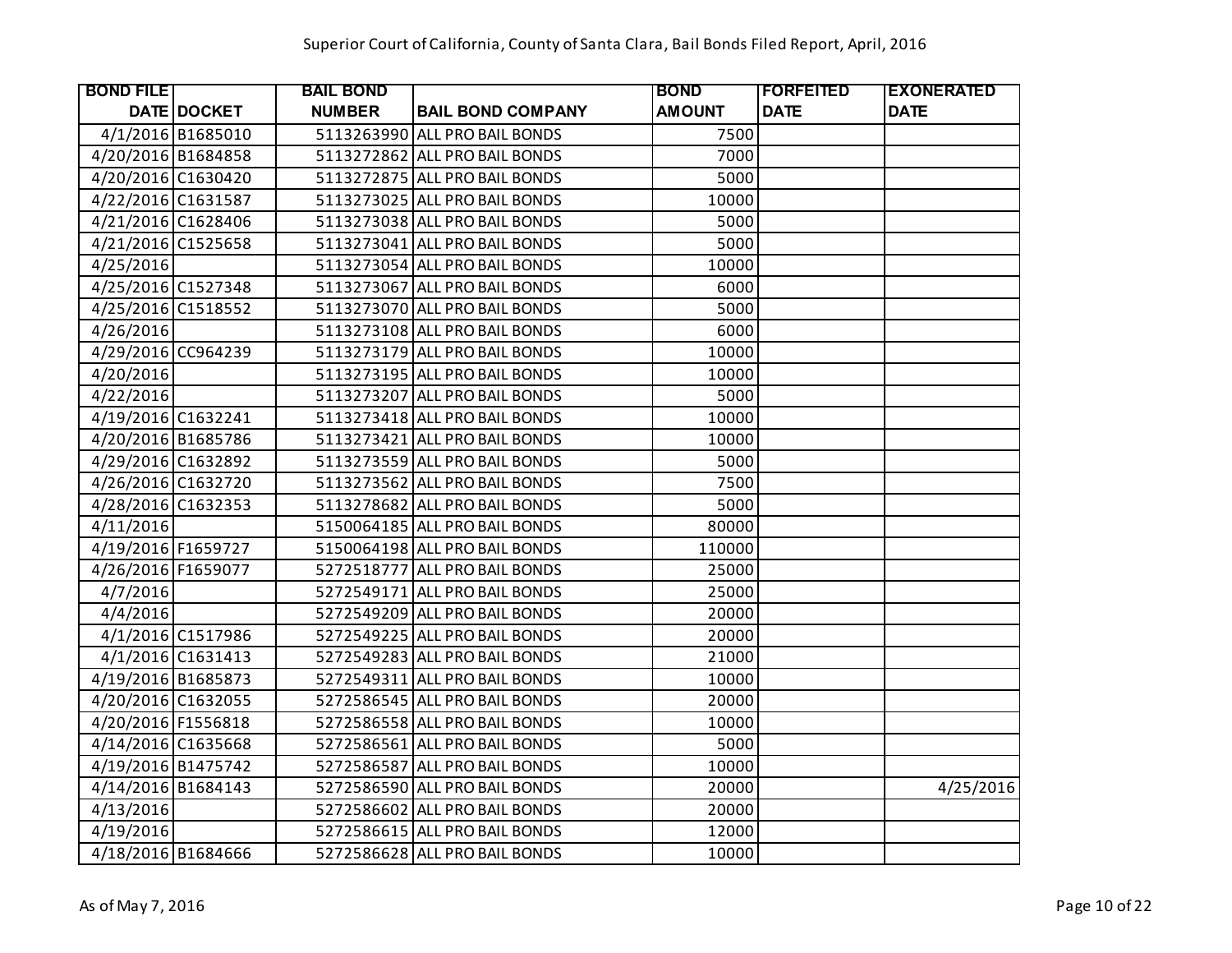| <b>BOND FILE</b>   |                   | <b>BAIL BOND</b> |                               | <b>BOND</b>   | <b> FORFEITED</b> | <b>EXONERATED</b> |
|--------------------|-------------------|------------------|-------------------------------|---------------|-------------------|-------------------|
|                    | DATE DOCKET       | <b>NUMBER</b>    | <b>BAIL BOND COMPANY</b>      | <b>AMOUNT</b> | <b>DATE</b>       | <b>DATE</b>       |
| 4/11/2016          |                   |                  | 5272586631 ALL PRO BAIL BONDS | 13000         |                   |                   |
| 4/11/2016 C1370930 |                   |                  | 5272610738 ALL PRO BAIL BONDS | 15000         |                   |                   |
| 4/11/2016          |                   |                  | 5272610741 ALL PRO BAIL BONDS | 25000         |                   |                   |
| 4/18/2016 B1685784 |                   |                  | 5272610754 ALL PRO BAIL BONDS | 25000         |                   |                   |
|                    | 4/6/2016 C1523601 |                  | 5272610770 ALL PRO BAIL BONDS | 25000         | 5/3/16            |                   |
|                    | 4/5/2016 F1555375 |                  | 5272610783 ALL PRO BAIL BONDS | 25000         | 5/3/16            |                   |
| 4/14/2016 C1629120 |                   |                  | 5272610837 ALL PRO BAIL BONDS | 10000         |                   |                   |
| 4/12/2016 B1581245 |                   |                  | 5272611652 ALL PRO BAIL BONDS | 10000         |                   |                   |
| 4/11/2016 C1487625 |                   |                  | 5272611665 ALL PRO BAIL BONDS | 20000         |                   |                   |
| 4/18/2016 C1633466 |                   |                  | 5272613036 ALL PRO BAIL BONDS | 25000         |                   |                   |
|                    | 4/1/2016 C1524693 |                  | 5272640515 ALL PRO BAIL BONDS | 25000         |                   |                   |
| 4/5/2016           |                   |                  | 5272640685 ALL PRO BAIL BONDS | 25000         |                   |                   |
| 4/5/2016           |                   |                  | 5272640698 ALL PRO BAIL BONDS | 20000         |                   |                   |
| 4/11/2016          |                   |                  | 5272640726 ALL PRO BAIL BONDS | 1000          |                   |                   |
| 4/19/2016 B1577932 |                   |                  | 5272640742 ALL PRO BAIL BONDS | 5000          |                   |                   |
| 4/14/2016          |                   |                  | 5272640755 ALL PRO BAIL BONDS | 25000         |                   |                   |
| 4/11/2016 B1685481 |                   |                  | 5272640768 ALL PRO BAIL BONDS | 21000         |                   |                   |
| 4/11/2016          |                   |                  | 5272640771 ALL PRO BAIL BONDS | 25000         |                   |                   |
| 4/12/2016 F1659370 |                   |                  | 5272640784 ALL PRO BAIL BONDS | 17000         | 4/14/16           |                   |
| 4/14/2016 C1523048 |                   |                  | 5272640809 ALL PRO BAIL BONDS | 10000         |                   |                   |
| 4/19/2016 F1659077 |                   |                  | 5272640812 ALL PRO BAIL BONDS | 10000         | 4/21/16           |                   |
| 4/18/2016          |                   |                  | 5272640825 ALL PRO BAIL BONDS | 25000         |                   |                   |
| 4/26/2016 C1636064 |                   |                  | 5272666397 ALL PRO BAIL BONDS | 12000         |                   |                   |
| 4/28/2016 C1632064 |                   |                  | 5272666412 ALL PRO BAIL BONDS | 15000         |                   |                   |
| 4/25/2016          |                   |                  | 5272666438 ALL PRO BAIL BONDS | 25000         |                   |                   |
| 4/22/2016 C1636071 |                   |                  | 5272666441 ALL PRO BAIL BONDS | 26000         |                   |                   |
| 4/21/2016 C1636153 |                   |                  | 5272666454 ALL PRO BAIL BONDS | 18000         |                   |                   |
| 4/19/2016          |                   |                  | 5272666467 ALL PRO BAIL BONDS | 20000         |                   |                   |
| 4/19/2016 C1516470 |                   |                  | 5272666470 ALL PRO BAIL BONDS | 20000         |                   |                   |
| 4/22/2016          |                   |                  | 5272666483 ALL PRO BAIL BONDS | 12000         |                   |                   |
| 4/27/2016 C1515083 |                   |                  | 5272666511 ALL PRO BAIL BONDS | 25000         |                   |                   |
| 4/26/2016          |                   |                  | 5272666553 ALL PRO BAIL BONDS | 25000         |                   |                   |
| 4/27/2016 C1631051 |                   |                  | 5272666566 ALL PRO BAIL BONDS | 15000         |                   |                   |
| 4/27/2016          |                   |                  | 5272666579 ALL PRO BAIL BONDS | 25000         |                   |                   |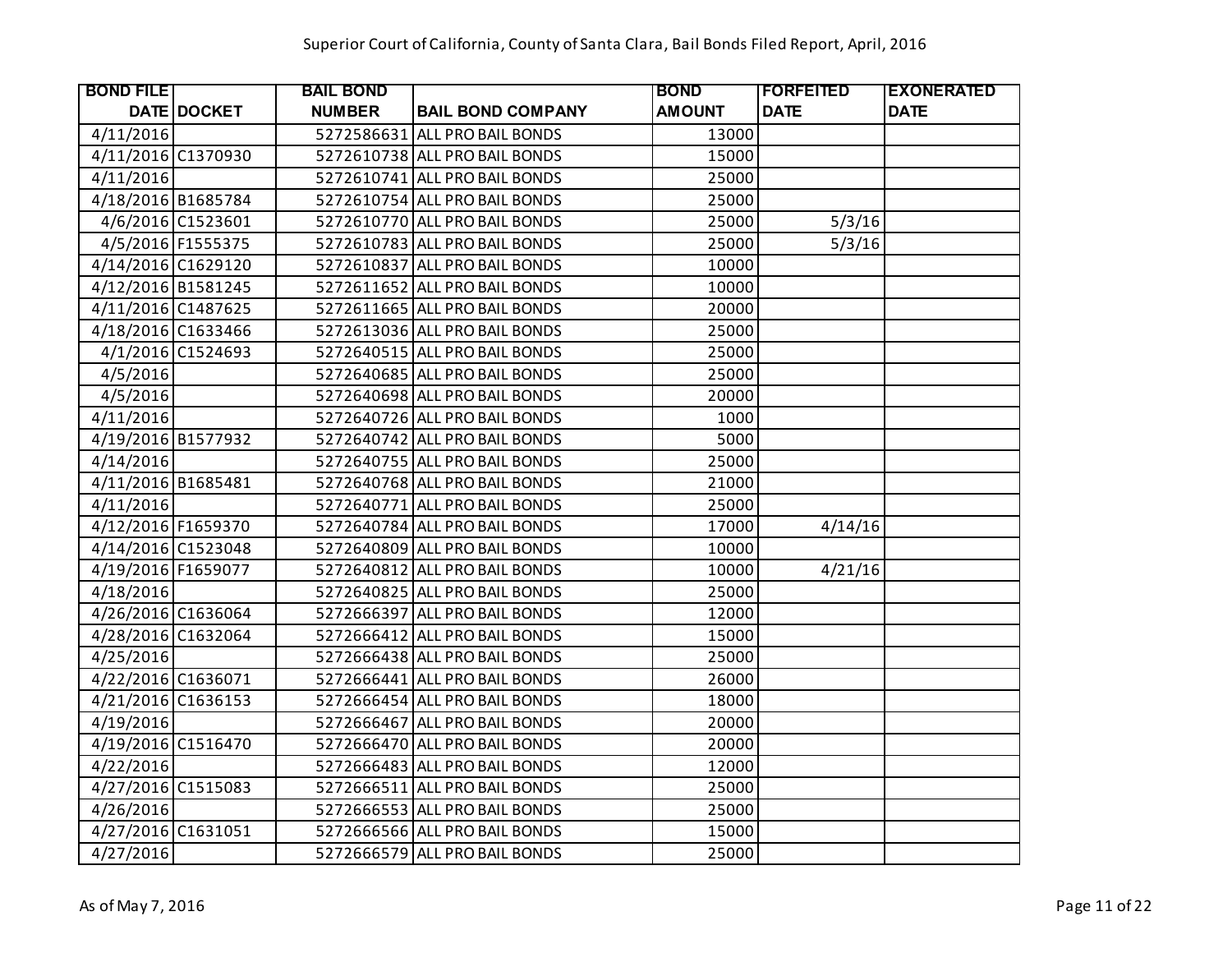| <b>BOND FILE</b>   |                    | <b>BAIL BOND</b> |                                | <b>BOND</b>   | <b>IFORFEITED</b> | <b>EXONERATED</b> |
|--------------------|--------------------|------------------|--------------------------------|---------------|-------------------|-------------------|
|                    | <b>DATE DOCKET</b> | <b>NUMBER</b>    | <b>BAIL BOND COMPANY</b>       | <b>AMOUNT</b> | <b>DATE</b>       | <b>DATE</b>       |
| 4/19/2016 B1579763 |                    |                  | 5551495094 ALL PRO BAIL BONDS  | 40000         |                   |                   |
| 4/15/2016 B1685626 |                    |                  | 5551534669 ALL PRO BAIL BONDS  | 30000         |                   |                   |
| 4/29/2016 C1632493 |                    |                  | 5551534672 ALL PRO BAIL BONDS  | 5200          |                   |                   |
| 4/14/2016 C1634323 |                    |                  | 5551534685 ALL PRO BAIL BONDS  | 50000         |                   |                   |
| 4/15/2016 C1628359 |                    |                  | 5551534698 ALL PRO BAIL BONDS  | 5000          |                   |                   |
| 4/14/2016 C1634323 |                    |                  | 5551534700 ALL PRO BAIL BONDS  | 30000         |                   |                   |
| 4/11/2016          |                    |                  | 5551534713 ALL PRO BAIL BONDS  | 38000         |                   |                   |
|                    | 4/4/2016 B1579367  |                  | 5551534726 ALL PRO BAIL BONDS  | 40000         |                   |                   |
| 4/5/2016           |                    |                  | 5551534742 ALL PRO BAIL BONDS  | 30000         |                   |                   |
| 4/12/2016 B1685487 |                    |                  | 5551553260 ALL PRO BAIL BONDS  | 25000         |                   |                   |
| 4/20/2016 B1684799 |                    |                  | 5551553286 ALL PRO BAIL BONDS  | 30000         |                   |                   |
|                    | 4/4/2016 C1631679  |                  | 5551554986 ALL PRO BAIL BONDS  | 30000         |                   |                   |
| 4/11/2016          |                    |                  | 5551555024 ALL PRO BAIL BONDS  | 25000         |                   |                   |
| 4/11/2016 C1631592 |                    |                  | 5551555037 ALL PRO BAIL BONDS  | 41000         |                   |                   |
| 4/14/2016 C1633480 |                    |                  | 5551555066 ALL PRO BAIL BONDS  | 30000         |                   |                   |
| 4/15/2016 C1635076 |                    |                  | 5551555079 ALL PRO BAIL BONDS  | 50000         |                   |                   |
| 4/18/2016          |                    |                  | 5551555082 ALL PRO BAIL BONDS  | 25000         |                   |                   |
| 4/22/2016          |                    |                  | 5551555095 ALL PRO BAIL BONDS  | 30000         |                   |                   |
| 4/26/2016 C1635330 |                    |                  | 5551555123 ALL PRO BAIL BONDS  | 50000         | 5/4/16            |                   |
| 4/12/2016 B1684776 |                    |                  | 5551555769 ALL PRO BAIL BONDS  | 30000         |                   |                   |
| 4/28/2016          |                    |                  | 5551572340 ALL PRO BAIL BONDS  | 25000         |                   |                   |
| 4/26/2016          |                    |                  | 5551572366 ALL PRO BAIL BONDS  | 36000         |                   |                   |
| 4/26/2016          |                    |                  | 5551572407 ALL PRO BAIL BONDS  | 41000         |                   |                   |
| 4/18/2016 B1472419 |                    |                  | 5802834339 ALL PRO BAIL BONDS  | 5000          |                   |                   |
| 4/8/2016           |                    |                  | 52726110767 ALL PRO BAIL BONDS | 20000         |                   |                   |
|                    | 4/8/2016 C1634884  | IS100K50041      | AMIGO BAIL BONDS               | 100000        |                   |                   |
| 4/13/2016 C1085921 |                    | IS30K192137      | AMIGO BAIL BONDS               | 5000          |                   |                   |
| 4/14/2016 C1637205 |                    | IS30K192138      | AMIGO BAIL BONDS               | 25000         |                   |                   |
| 4/28/2016          |                    | IS30K192140      | AMIGO BAIL BONDS               | 25000         |                   |                   |
| 4/29/2016 C1504759 |                    | IS30K192141      | <b>AMIGO BAIL BONDS</b>        | 5000          |                   |                   |
|                    | 4/1/2016 C1632917  | IS50K119113      | AMIGO BAIL BONDS               | 5000          | 5/2/16            |                   |
|                    | 4/1/2016 F1140287  | IS50K119114      | AMIGO BAIL BONDS               | 8000          |                   |                   |
| 4/12/2016 B1685326 |                    | IS50K119175      | AMIGO BAIL BONDS               | 25000         |                   |                   |
| 4/12/2016 B1685397 |                    | T10050551667     | <b>BAD BOYS BAIL BONDS</b>     | 50000         |                   |                   |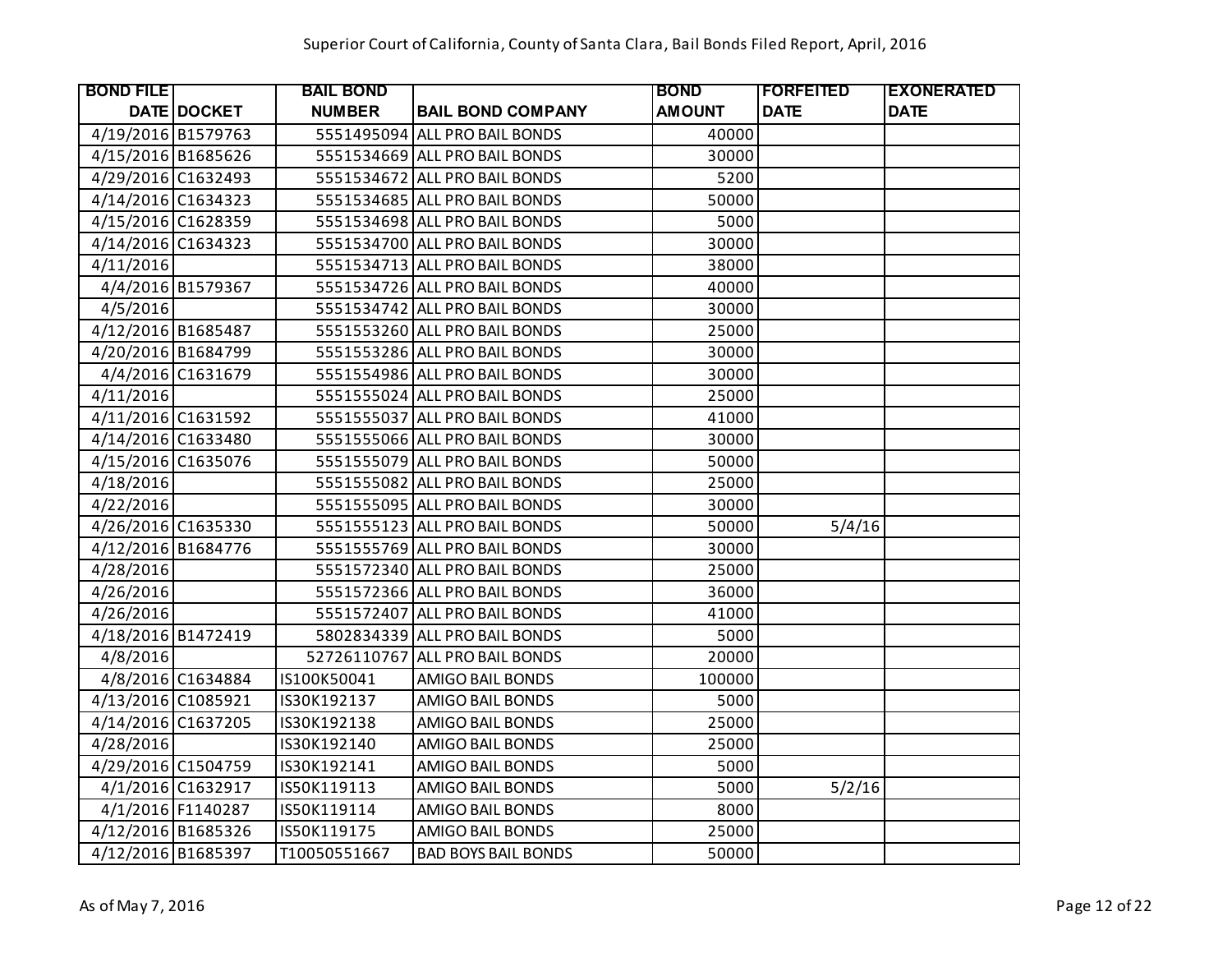| <b>BOND FILE</b>   |                   | <b>BAIL BOND</b> |                            | <b>BOND</b>   | <b> FORFEITED</b> | <b>EXONERATED</b> |
|--------------------|-------------------|------------------|----------------------------|---------------|-------------------|-------------------|
|                    | DATE DOCKET       | <b>NUMBER</b>    | <b>BAIL BOND COMPANY</b>   | <b>AMOUNT</b> | <b>DATE</b>       | <b>DATE</b>       |
| 4/29/2016 C1630306 |                   | T10050552214     | <b>BAD BOYS BAIL BONDS</b> | 75000         |                   |                   |
| 4/11/2016          |                   | T10050553396     | <b>BAD BOYS BAIL BONDS</b> | 35000         |                   |                   |
| 4/12/2016 C1634982 |                   | T10050553669     | <b>BAD BOYS BAIL BONDS</b> | 40000         |                   |                   |
| 4/12/2016 B1685477 |                   | T10050553670     | <b>BAD BOYS BAIL BONDS</b> | 29000         |                   |                   |
|                    | 4/4/2016 C1633621 | T10050553671     | <b>BAD BOYS BAIL BONDS</b> | 60000         |                   |                   |
| 4/4/2016           |                   | T10050554255     | <b>BAD BOYS BAIL BONDS</b> | 67000         |                   |                   |
| 4/12/2016 F1659657 |                   | T10050555950     | <b>BAD BOYS BAIL BONDS</b> | 100000        |                   |                   |
| 4/20/2016 C1635067 |                   | T10050556256     | <b>BAD BOYS BAIL BONDS</b> | 80000         |                   |                   |
| 4/27/2016 B1582304 |                   | T10050556498     | <b>BAD BOYS BAIL BONDS</b> | 65000         |                   |                   |
| 4/29/2016 F1659740 |                   | T10050556500     | <b>BAD BOYS BAIL BONDS</b> | 60000         |                   |                   |
| 4/28/2016 C1628500 |                   | T10050556501     | <b>BAD BOYS BAIL BONDS</b> | 75000         |                   | 5/3/2016          |
| 4/27/2016          |                   | T10050556817     | <b>BAD BOYS BAIL BONDS</b> | 20000         |                   |                   |
| 4/1/2016           |                   | T1050542979      | <b>BAD BOYS BAIL BONDS</b> | 10000         |                   |                   |
| 4/29/2016 C1634504 |                   | T1050544261      | <b>BAD BOYS BAIL BONDS</b> | 5000          |                   |                   |
|                    | 4/4/2016 F1659221 | T1050553018      | <b>BAD BOYS BAIL BONDS</b> | 10000         |                   |                   |
|                    | 4/4/2016 C1520072 | T1050553020      | <b>BAD BOYS BAIL BONDS</b> | 10000         |                   |                   |
| 4/1/2016           |                   | T1050553021      | <b>BAD BOYS BAIL BONDS</b> | 10000         |                   |                   |
|                    | 4/8/2016 C1631388 | T1050553622      | <b>BAD BOYS BAIL BONDS</b> | 10000         |                   |                   |
| 4/8/2016           |                   | T1050553625      | <b>BAD BOYS BAIL BONDS</b> | 10000         |                   |                   |
| 4/18/2016 C1633313 |                   | T1050554198      | <b>BAD BOYS BAIL BONDS</b> | 7500          |                   |                   |
| 4/15/2016 C1631838 |                   | T1050554202      | <b>BAD BOYS BAIL BONDS</b> | 10000         |                   |                   |
| 4/13/2016          |                   | T1050554203      | <b>BAD BOYS BAIL BONDS</b> | 10000         |                   |                   |
| 4/11/2016 C1527629 |                   | T1050554206      | <b>BAD BOYS BAIL BONDS</b> | 7000          |                   |                   |
| 4/11/2016 C1631933 |                   | T1050555518      | <b>BAD BOYS BAIL BONDS</b> | 10000         |                   |                   |
| 4/14/2016 C1631685 |                   | T1050555922      | <b>BAD BOYS BAIL BONDS</b> | 10000         |                   |                   |
| 4/11/2016          |                   | T1050555923      | <b>BAD BOYS BAIL BONDS</b> | 10000         |                   |                   |
| 4/18/2016 C1635666 |                   | T1050556440      | <b>BAD BOYS BAIL BONDS</b> | 10000         | 4/22/16           |                   |
| 4/20/2016 C1632889 |                   | T1050556443      | <b>BAD BOYS BAIL BONDS</b> | 5000          |                   |                   |
| 4/26/2016 F1659023 |                   | T1050556783      | <b>BAD BOYS BAIL BONDS</b> | 5000          |                   |                   |
| 4/26/2016 F1658459 |                   | T1050556784      | <b>BAD BOYS BAIL BONDS</b> | 7500          |                   |                   |
| 4/22/2016 C1521386 |                   | T1050556785      | <b>BAD BOYS BAIL BONDS</b> | 10000         |                   |                   |
| 4/25/2016 C1636135 |                   | T1050557149      | <b>BAD BOYS BAIL BONDS</b> | 10000         |                   |                   |
| 4/29/2016 C1634591 |                   | T1050557150      | <b>BAD BOYS BAIL BONDS</b> | 10000         |                   |                   |
| 4/26/2016 C1632886 |                   | T1050557151      | <b>BAD BOYS BAIL BONDS</b> | 10000         |                   |                   |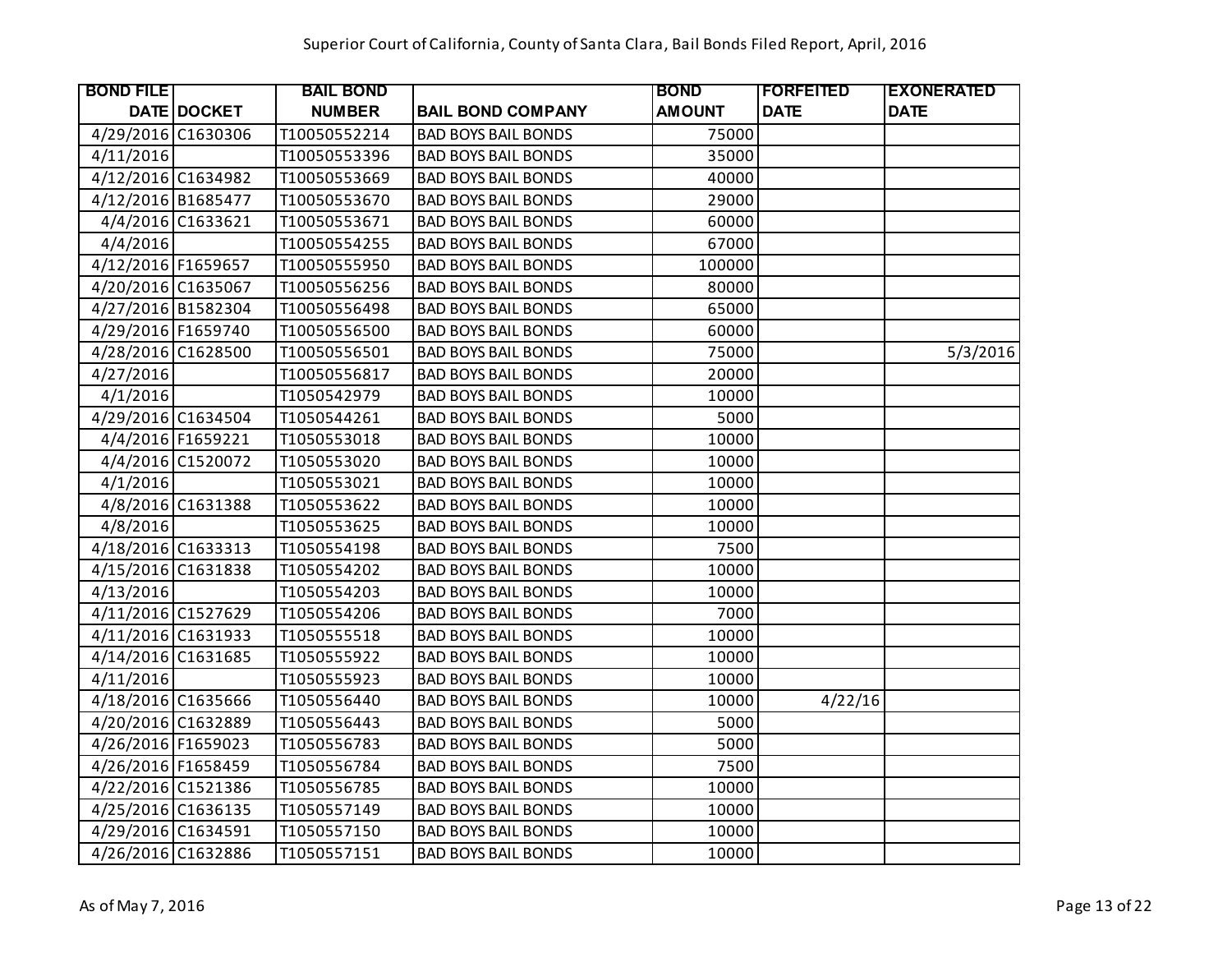| <b>BOND FILET</b>  |                    | <b>BAIL BOND</b> |                            | <b>BOND</b>   | <b> FORFEITED</b> | <b>EXONERATED</b> |
|--------------------|--------------------|------------------|----------------------------|---------------|-------------------|-------------------|
|                    | <b>DATE DOCKET</b> | <b>NUMBER</b>    | <b>BAIL BOND COMPANY</b>   | <b>AMOUNT</b> | <b>DATE</b>       | <b>DATE</b>       |
| 4/28/2016 C1524666 |                    | T1050557152      | <b>BAD BOYS BAIL BONDS</b> | 10000         |                   |                   |
| 4/25/2016 C1630681 |                    | T1050557154      | <b>BAD BOYS BAIL BONDS</b> | 10000         |                   |                   |
| 4/29/2016 C1633324 |                    | T1050557155      | <b>BAD BOYS BAIL BONDS</b> | 10000         |                   |                   |
| 4/27/2016 C1632870 |                    | T1050559726      | <b>BAD BOYS BAIL BONDS</b> | 7000          |                   |                   |
| 4/28/2016          |                    | T1050559727      | <b>BAD BOYS BAIL BONDS</b> | 10000         |                   |                   |
|                    | 4/1/2016 C1631690  | T2550541777      | <b>BAD BOYS BAIL BONDS</b> | 25000         |                   |                   |
|                    | 4/4/2016 C1630213  | T2550552185      | <b>BAD BOYS BAIL BONDS</b> | 20000         |                   |                   |
| 4/4/2016           |                    | T2550553639      | <b>BAD BOYS BAIL BONDS</b> | 25000         |                   |                   |
| 4/12/2016 B1684292 |                    | T2550554223      | <b>BAD BOYS BAIL BONDS</b> | 25000         |                   |                   |
| 4/6/2016           |                    | T2550554224      | <b>BAD BOYS BAIL BONDS</b> | 25000         |                   |                   |
| 4/7/2016           |                    | T2550554225      | <b>BAD BOYS BAIL BONDS</b> | 16000         |                   |                   |
| 4/11/2016 C1630212 |                    | T2550555524      | <b>BAD BOYS BAIL BONDS</b> | 25000         |                   |                   |
| 4/12/2016          |                    | T2550555932      | <b>BAD BOYS BAIL BONDS</b> | 16000         |                   |                   |
| 4/12/2016          |                    | T2550555933      | <b>BAD BOYS BAIL BONDS</b> | 15000         |                   |                   |
| 4/22/2016          |                    | T2550556452      | <b>BAD BOYS BAIL BONDS</b> | 10000         |                   |                   |
| 4/25/2016          |                    | T2550556454      | <b>BAD BOYS BAIL BONDS</b> | 21000         |                   |                   |
| 4/20/2016          |                    | T2550556798      | <b>BAD BOYS BAIL BONDS</b> | 20000         |                   |                   |
|                    | 4/8/2016 C1633937  | T2M50555975      | <b>BAD BOYS BAIL BONDS</b> | 1500000       |                   |                   |
|                    | 4/1/2016 C1633937  | T50050553399     | <b>BAD BOYS BAIL BONDS</b> | 250000        |                   |                   |
| 4/25/2016 C1635849 |                    | T50050554260     | <b>BAD BOYS BAIL BONDS</b> | 120000        |                   |                   |
| 4/21/2016 C1505254 |                    | T50050556258     | <b>BAD BOYS BAIL BONDS</b> | 150000        |                   |                   |
|                    | 4/7/2016 F1659621  | T5050549343      | <b>BAD BOYS BAIL BONDS</b> | 50000         |                   |                   |
| 4/4/2016           |                    | T5050549344      | <b>BAD BOYS BAIL BONDS</b> | 50000         |                   |                   |
|                    | 4/4/2016 C1631698  | T5050551666      | <b>BAD BOYS BAIL BONDS</b> | 20000         |                   |                   |
|                    | 4/4/2016 C1631679  | T5050553376      | <b>BAD BOYS BAIL BONDS</b> | 25000         |                   |                   |
| 4/4/2016           |                    | T5050553660      | <b>BAD BOYS BAIL BONDS</b> | 40000         |                   |                   |
| 4/5/2016           |                    | T5050553661      | <b>BAD BOYS BAIL BONDS</b> | 25000         |                   |                   |
| 4/4/2016           |                    | T5050553662      | <b>BAD BOYS BAIL BONDS</b> | 35000         |                   |                   |
|                    | 4/5/2016 F1659751  | T5050553663      | <b>BAD BOYS BAIL BONDS</b> | 25000         |                   |                   |
|                    | 4/4/2016 B1685875  | T5050553664      | <b>BAD BOYS BAIL BONDS</b> | 40000         |                   |                   |
| 4/11/2016 B1685492 |                    | T5050554242      | <b>BAD BOYS BAIL BONDS</b> | 30000         |                   |                   |
|                    | 4/7/2016 C1513480  | T5050554243      | <b>BAD BOYS BAIL BONDS</b> | 50000         |                   |                   |
|                    | 4/7/2016 B1685868  | T5050554244      | <b>BAD BOYS BAIL BONDS</b> | 35000         |                   |                   |
| 4/11/2016 C1633323 |                    | T5050554245      | <b>BAD BOYS BAIL BONDS</b> | 35000         |                   |                   |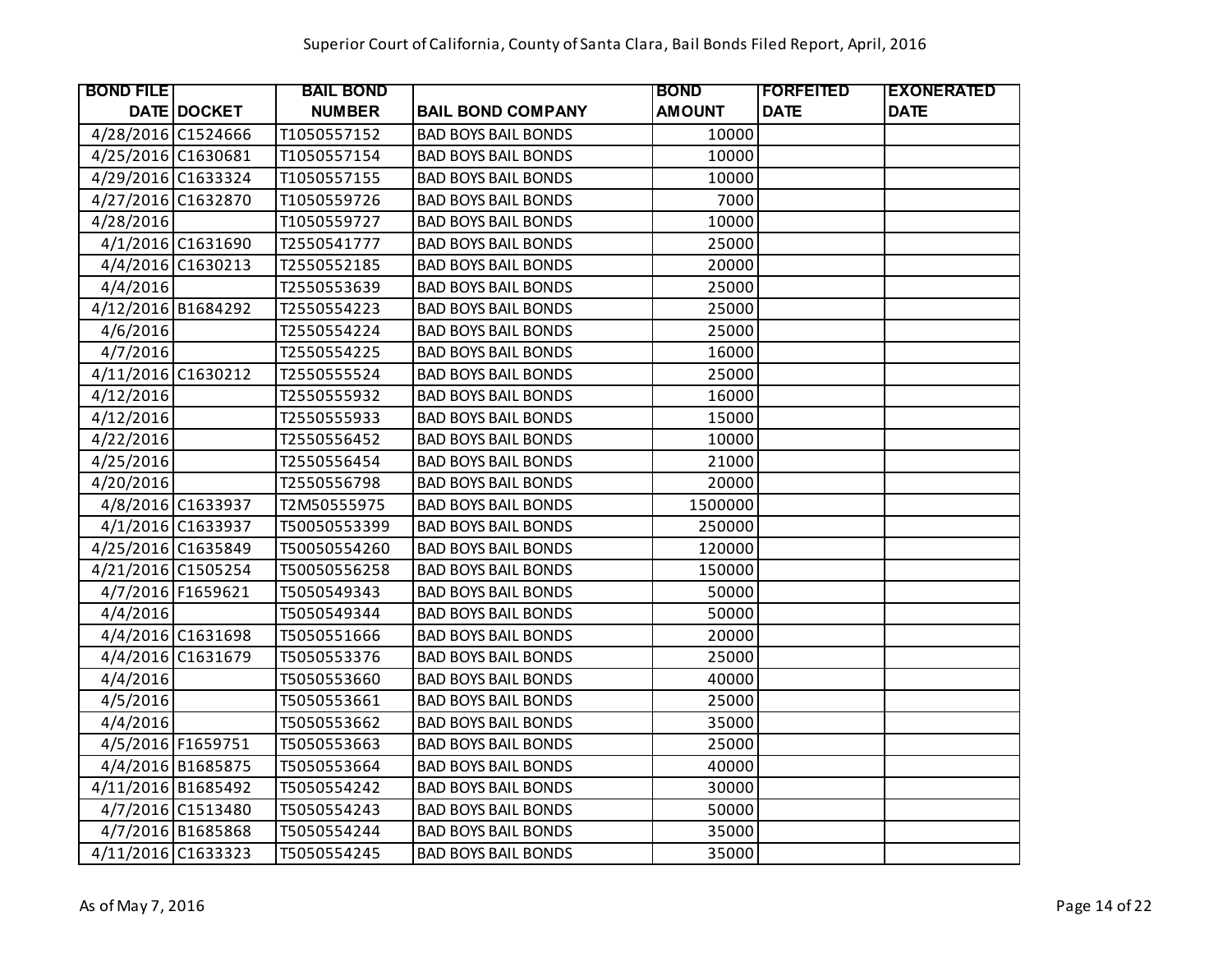| <b>BOND FILE</b>   |                   | <b>BAIL BOND</b> |                                | <b>BOND</b>   | <b>IFORFEITED</b> | <b>EXONERATED</b> |
|--------------------|-------------------|------------------|--------------------------------|---------------|-------------------|-------------------|
|                    | DATE DOCKET       | <b>NUMBER</b>    | <b>BAIL BOND COMPANY</b>       | <b>AMOUNT</b> | <b>DATE</b>       | <b>DATE</b>       |
| 4/12/2016 C1505037 |                   | T5050555946      | <b>BAD BOYS BAIL BONDS</b>     | 50000         |                   |                   |
| 4/19/2016          |                   | T5050555947      | <b>BAD BOYS BAIL BONDS</b>     | 50000         |                   |                   |
| 4/19/2016          |                   | T5050555949      | <b>BAD BOYS BAIL BONDS</b>     | 20000         |                   |                   |
| 4/20/2016 C1632516 |                   | T5050556243      | <b>BAD BOYS BAIL BONDS</b>     | 35000         |                   |                   |
| 4/18/2016          |                   | T5050556244      | <b>BAD BOYS BAIL BONDS</b>     | 35000         |                   |                   |
| 4/25/2016 C1499174 |                   | T5050556246      | <b>BAD BOYS BAIL BONDS</b>     | 40000         |                   |                   |
| 4/18/2016          |                   | T5050556249      | <b>BAD BOYS BAIL BONDS</b>     | 16000         |                   |                   |
| 4/25/2016 C1631403 |                   | T5050556479      | <b>BAD BOYS BAIL BONDS</b>     | 30000         |                   |                   |
| 4/25/2016          |                   | T5050556480      | <b>BAD BOYS BAIL BONDS</b>     | 15000         |                   |                   |
| 4/25/2016          |                   | T5050556481      | <b>BAD BOYS BAIL BONDS</b>     | 30000         |                   |                   |
| 4/27/2016 C1636133 |                   | T5050556809      | <b>BAD BOYS BAIL BONDS</b>     | 15000         |                   |                   |
| 4/28/2016 C1635065 |                   | T5050557187      | <b>BAD BOYS BAIL BONDS</b>     | 25000         |                   |                   |
| 4/29/2016 C1513168 |                   | T5050559743      | <b>BAD BOYS BAIL BONDS</b>     | 50000         |                   |                   |
| 4/29/2016 C1632859 |                   | T550548689       | <b>BAD BOYS BAIL BONDS</b>     | 5000          |                   |                   |
| 4/20/2016 C1632398 |                   | T550549156       | <b>BAD BOYS BAIL BONDS</b>     | 5000          |                   |                   |
| 4/15/2016 F1658645 |                   | T550549157       | <b>BAD BOYS BAIL BONDS</b>     | 5000          |                   |                   |
| 4/29/2016 C1633614 |                   | T550549296       | <b>BAD BOYS BAIL BONDS</b>     | 5000          |                   |                   |
|                    | 4/8/2016 C1526660 | T550552153       | <b>BAD BOYS BAIL BONDS</b>     | 5000          |                   |                   |
| 4/4/2016           |                   | T550552154       | <b>BAD BOYS BAIL BONDS</b>     | 5000          |                   |                   |
| 4/19/2016 C1521443 |                   | T550553007       | <b>BAD BOYS BAIL BONDS</b>     | 5000          |                   |                   |
| 4/12/2016 C1631990 |                   | T550553008       | <b>BAD BOYS BAIL BONDS</b>     | 5000          |                   |                   |
|                    | 4/1/2016 C1634475 | T550553321       | <b>BAD BOYS BAIL BONDS</b>     | 5000          |                   | 4/28/2016         |
|                    | 4/1/2016 C1517125 | T550553322       | <b>BAD BOYS BAIL BONDS</b>     | 5000          |                   | 4/25/2016         |
| 4/25/2016 C1633073 |                   | T550553588       | <b>BAD BOYS BAIL BONDS</b>     | 2500          |                   |                   |
| 4/20/2016          |                   | T550553589       | <b>BAD BOYS BAIL BONDS</b>     | 5000          |                   |                   |
| 4/20/2016 C1632087 |                   | T550555911       | <b>BAD BOYS BAIL BONDS</b>     | 5000          |                   |                   |
| 4/19/2016 B1583566 |                   | T550555912       | <b>BAD BOYS BAIL BONDS</b>     | 5000          |                   |                   |
| 4/18/2016          |                   | T550555915       | <b>BAD BOYS BAIL BONDS</b>     | 5000          |                   |                   |
| 4/25/2016 C1634779 |                   | T550555916       | <b>BAD BOYS BAIL BONDS</b>     | 5000          |                   |                   |
| 4/28/2016          |                   | T550559716       | <b>BAD BOYS BAIL BONDS</b>     | 5000          |                   |                   |
| 4/27/2016          |                   | T550559718       | <b>BAD BOYS BAIL BONDS</b>     | 5000          |                   |                   |
| 4/14/2016 C1635834 |                   | 5551538922       | <b>BAIL HOTLINE BAIL BONDS</b> | 40000         |                   |                   |
| 4/15/2016 B1685399 |                   | AS100138482      | <b>BAIL HOTLINE BAIL BONDS</b> | 61000         |                   |                   |
| 4/12/2016 F1659682 |                   | AS100138483      | <b>BAIL HOTLINE BAIL BONDS</b> | 55000         |                   |                   |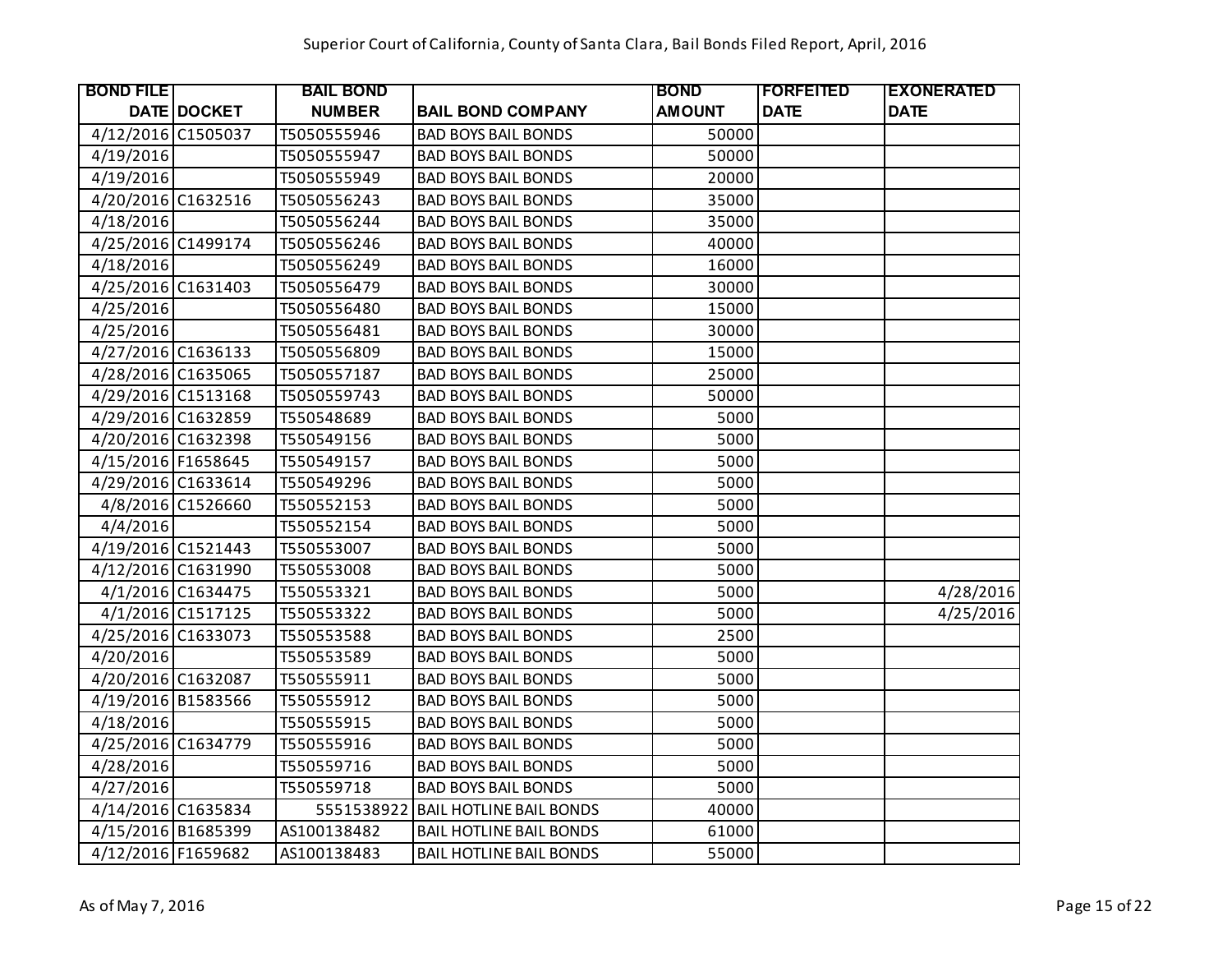| <b>BOND FILE</b>   |                   | <b>BAIL BOND</b> |                                | <b>BOND</b>   | <b>IFORFEITED</b> | <b>EXONERATED</b> |
|--------------------|-------------------|------------------|--------------------------------|---------------|-------------------|-------------------|
|                    | DATE DOCKET       | <b>NUMBER</b>    | <b>BAIL BOND COMPANY</b>       | <b>AMOUNT</b> | <b>DATE</b>       | <b>DATE</b>       |
| 4/14/2016 C1365576 |                   | AS100138484      | <b>BAIL HOTLINE BAIL BONDS</b> | 20000         |                   |                   |
| 4/18/2016 B1473173 |                   | AS100138485      | <b>BAIL HOTLINE BAIL BONDS</b> | 25000         |                   |                   |
| 4/14/2016 C1634651 |                   | AS100138486      | <b>BAIL HOTLINE BAIL BONDS</b> | 50000         |                   |                   |
| 4/19/2016          |                   | AS100138532      | <b>BAIL HOTLINE BAIL BONDS</b> | 10000         |                   |                   |
| 4/26/2016 C1472252 |                   | AS100138533      | <b>BAIL HOTLINE BAIL BONDS</b> | 100000        |                   |                   |
| 4/14/2016 B1582631 |                   | AS100138555      | <b>BAIL HOTLINE BAIL BONDS</b> | 75000         |                   |                   |
|                    | 4/4/2016 C1632069 | AS100139315      | <b>BAIL HOTLINE BAIL BONDS</b> | 75000         |                   |                   |
| 4/18/2016 C1632519 |                   | AS100140124      | <b>BAIL HOTLINE BAIL BONDS</b> | 70000         |                   |                   |
| 4/20/2016 C1632055 |                   | AS100140125      | <b>BAIL HOTLINE BAIL BONDS</b> | 60000         |                   |                   |
| 4/18/2016          |                   | AS100140126      | <b>BAIL HOTLINE BAIL BONDS</b> | 55000         |                   |                   |
| 4/21/2016 C1525589 |                   | AS100140127      | <b>BAIL HOTLINE BAIL BONDS</b> | 100000        |                   |                   |
| 4/27/2016 C1503571 |                   | AS116307         | <b>BAIL HOTLINE BAIL BONDS</b> | 120000        |                   |                   |
| 4/14/2016 C1629719 |                   | AS117018         | <b>BAIL HOTLINE BAIL BONDS</b> | 175000        |                   |                   |
| 4/27/2016 C1491716 |                   | AS117146         | <b>BAIL HOTLINE BAIL BONDS</b> | 250000        |                   |                   |
| 4/12/2016 B1581141 |                   | AS150116306      | <b>BAIL HOTLINE BAIL BONDS</b> | 150000        |                   |                   |
| 4/5/2016           |                   | AS15449301       | <b>BAIL HOTLINE BAIL BONDS</b> | 5000          |                   |                   |
|                    | 4/6/2016 B1685774 | AS15449302       | <b>BAIL HOTLINE BAIL BONDS</b> | 10000         |                   |                   |
|                    | 4/1/2016 C1634024 | AS15449303       | <b>BAIL HOTLINE BAIL BONDS</b> | 11000         |                   |                   |
| 4/15/2016 B1685329 |                   | AS15449377       | <b>BAIL HOTLINE BAIL BONDS</b> | 10000         |                   |                   |
|                    | 4/5/2016 B1582873 | AS15449394       | <b>BAIL HOTLINE BAIL BONDS</b> | 8000          |                   |                   |
|                    | 4/8/2016 F1555158 | AS15449395       | <b>BAIL HOTLINE BAIL BONDS</b> | 10000         |                   |                   |
|                    | 4/5/2016 B1683885 | AS15449397       | <b>BAIL HOTLINE BAIL BONDS</b> | 8000          |                   |                   |
| 4/26/2016 C1630284 |                   | AS15450265       | <b>BAIL HOTLINE BAIL BONDS</b> | 7500          |                   |                   |
| 4/22/2016 C1357350 |                   | AS15451692       | <b>BAIL HOTLINE BAIL BONDS</b> | 1000          |                   |                   |
| 4/18/2016 C1629042 |                   | AS15451693       | <b>BAIL HOTLINE BAIL BONDS</b> | 11000         |                   |                   |
| 4/20/2016 C1632813 |                   | AS15451694       | <b>BAIL HOTLINE BAIL BONDS</b> | 10000         |                   |                   |
| 4/20/2016 C1628056 |                   | AS15451695       | <b>BAIL HOTLINE BAIL BONDS</b> | 10000         |                   |                   |
| 4/20/2016 B1582466 |                   | AS15451696       | <b>BAIL HOTLINE BAIL BONDS</b> | 10000         |                   |                   |
| 4/26/2016 C1633784 |                   | AS15451697       | <b>BAIL HOTLINE BAIL BONDS</b> | 10000         |                   |                   |
| 4/22/2016 C1632987 |                   | AS15451698       | <b>BAIL HOTLINE BAIL BONDS</b> | 2500          | 4/22/16           |                   |
| 4/26/2016 F1452231 |                   | AS15451702       | <b>BAIL HOTLINE BAIL BONDS</b> | 10000         |                   |                   |
| 4/25/2016 C1630889 |                   | AS15451703       | <b>BAIL HOTLINE BAIL BONDS</b> | 10000         |                   |                   |
| 4/25/2016          |                   | AS15451704       | <b>BAIL HOTLINE BAIL BONDS</b> | 12000         |                   |                   |
| 4/29/2016          |                   | AS15451706       | <b>BAIL HOTLINE BAIL BONDS</b> | 7000          |                   |                   |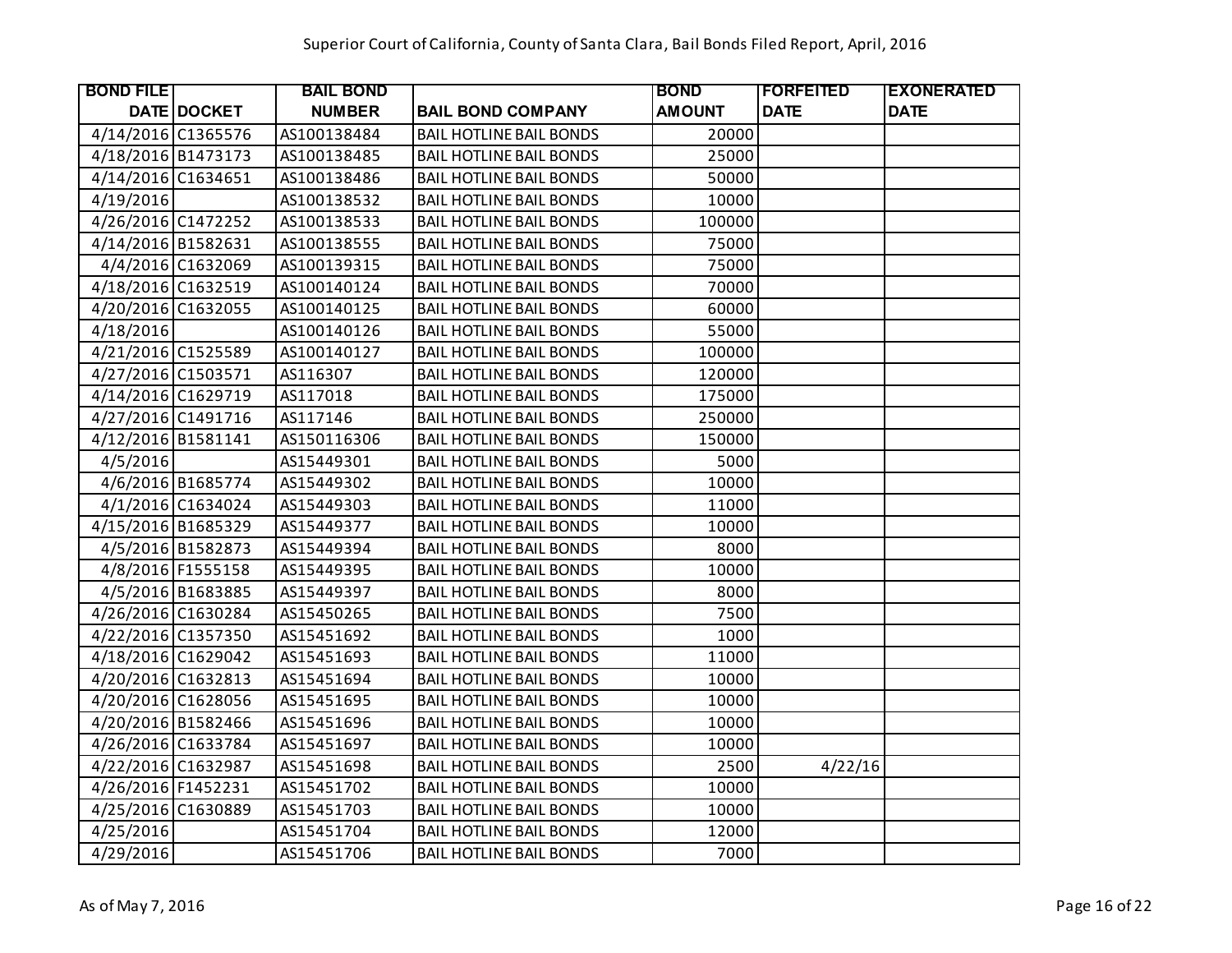| <b>BOND FILE</b>   |                    | <b>BAIL BOND</b> |                                | <b>BOND</b>   | <b> FORFEITED</b> | <b>EXONERATED</b> |
|--------------------|--------------------|------------------|--------------------------------|---------------|-------------------|-------------------|
|                    | <b>DATE DOCKET</b> | <b>NUMBER</b>    | <b>BAIL BOND COMPANY</b>       | <b>AMOUNT</b> | <b>DATE</b>       | <b>DATE</b>       |
| 4/18/2016 C1633418 |                    | AS250117019      | <b>BAIL HOTLINE BAIL BONDS</b> | 200000        |                   |                   |
| 4/15/2016          |                    | AS25252279       | <b>BAIL HOTLINE BAIL BONDS</b> | 25000         |                   |                   |
| 4/25/2016          |                    | AS25252280       | <b>BAIL HOTLINE BAIL BONDS</b> | 25000         |                   |                   |
| 4/21/2016 C1494298 |                    | AS25252281       | <b>BAIL HOTLINE BAIL BONDS</b> | 10000         |                   |                   |
| 4/25/2016          |                    | AS25252282       | <b>BAIL HOTLINE BAIL BONDS</b> | 25000         |                   |                   |
| 4/25/2016 C1634981 |                    | AS25252283       | <b>BAIL HOTLINE BAIL BONDS</b> | 20000         | 4/27/16           |                   |
| 4/26/2016          |                    | AS25252284       | <b>BAIL HOTLINE BAIL BONDS</b> | 17000         |                   |                   |
| 4/29/2016          |                    | AS25252285       | <b>BAIL HOTLINE BAIL BONDS</b> | 16000         |                   |                   |
| 4/29/2016 F1659519 |                    | AS25252287       | <b>BAIL HOTLINE BAIL BONDS</b> | 25000         |                   |                   |
| 4/11/2016 C1516835 |                    | AS25252873       | <b>BAIL HOTLINE BAIL BONDS</b> | 25000         |                   |                   |
|                    | 4/8/2016 F1555651  | AS25252981       | <b>BAIL HOTLINE BAIL BONDS</b> | 20000         |                   |                   |
|                    | 4/5/2016 B1685390  | AS25252982       | <b>BAIL HOTLINE BAIL BONDS</b> | 20000         |                   |                   |
|                    | 4/4/2016 C1525263  | AS25252984       | <b>BAIL HOTLINE BAIL BONDS</b> | 7500          |                   |                   |
|                    | 4/5/2016 F1452743  | AS25252985       | <b>BAIL HOTLINE BAIL BONDS</b> | 7500          | 5/3/16            |                   |
| 4/6/2016           |                    | AS25252986       | <b>BAIL HOTLINE BAIL BONDS</b> | 10000         |                   |                   |
|                    | 4/5/2016 F1557318  | AS25252987       | <b>BAIL HOTLINE BAIL BONDS</b> | 10000         | 5/3/16            |                   |
| 4/12/2016 F1659334 |                    | AS25252988       | <b>BAIL HOTLINE BAIL BONDS</b> | 25000         |                   |                   |
|                    | 4/5/2016 C1487723  | AS25256615       | <b>BAIL HOTLINE BAIL BONDS</b> | 25000         |                   |                   |
| 4/7/2016           |                    | AS25256618       | <b>BAIL HOTLINE BAIL BONDS</b> | 10000         |                   |                   |
| 4/8/2016           |                    | AS25256619       | <b>BAIL HOTLINE BAIL BONDS</b> | 6000          |                   |                   |
| 4/12/2016 F1659016 |                    | AS25256620       | <b>BAIL HOTLINE BAIL BONDS</b> | 15000         |                   |                   |
| 4/12/2016          |                    | AS25256621       | <b>BAIL HOTLINE BAIL BONDS</b> | 25000         |                   |                   |
| 4/12/2016 C1526966 |                    | AS25256622       | <b>BAIL HOTLINE BAIL BONDS</b> | 10000         |                   | 4/25/2016         |
| 4/18/2016 B1582558 |                    | AS25256623       | <b>BAIL HOTLINE BAIL BONDS</b> | 10000         |                   |                   |
| 4/14/2016 C1629947 |                    | AS25256624       | <b>BAIL HOTLINE BAIL BONDS</b> | 5000          |                   |                   |
| 4/12/2016 F1558145 |                    | AS25256787       | <b>BAIL HOTLINE BAIL BONDS</b> | 25000         |                   |                   |
| 4/5/2016           |                    | AS50187766       | <b>BAIL HOTLINE BAIL BONDS</b> | 40000         |                   |                   |
| 4/7/2016           |                    | AS50188408       | <b>BAIL HOTLINE BAIL BONDS</b> | 50000         |                   |                   |
| 4/11/2016 C1521690 |                    | AS50188409       | <b>BAIL HOTLINE BAIL BONDS</b> | 50000         | 5/3/16            |                   |
| 4/12/2016          |                    | AS50188410       | <b>BAIL HOTLINE BAIL BONDS</b> | 27000         |                   |                   |
| 4/12/2016          |                    | AS50188411       | <b>BAIL HOTLINE BAIL BONDS</b> | 41000         |                   |                   |
| 4/13/2016          |                    | AS50188412       | <b>BAIL HOTLINE BAIL BONDS</b> | 50000         |                   |                   |
| 4/18/2016 C1488328 |                    | AS50188413       | <b>BAIL HOTLINE BAIL BONDS</b> | 12000         |                   |                   |
| 4/18/2016 B1473415 |                    | AS50188414       | <b>BAIL HOTLINE BAIL BONDS</b> | 15000         |                   |                   |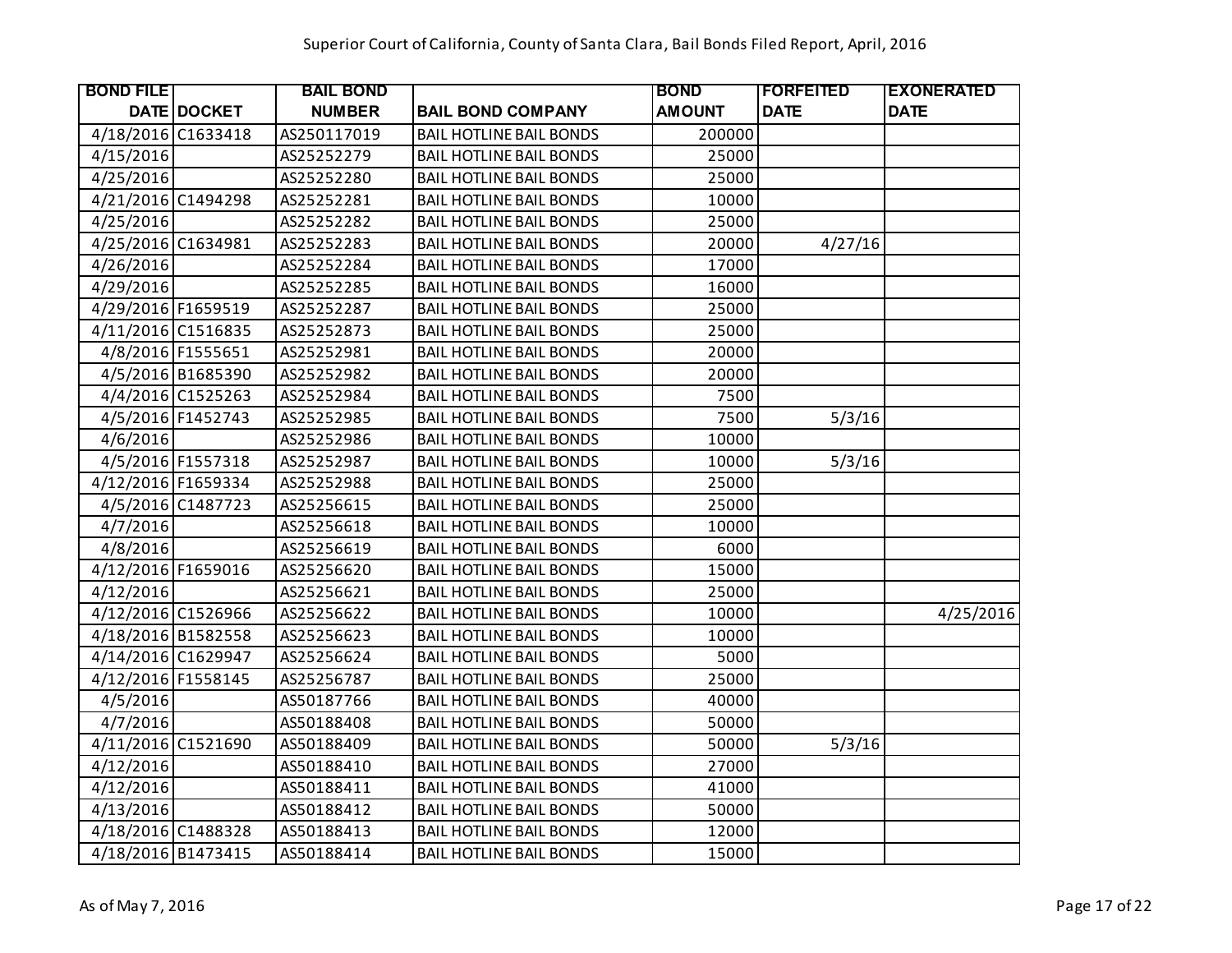| <b>BOND FILE</b>   |                    | <b>BAIL BOND</b> |                                | <b>BOND</b>   | <b>FORFEITED</b> | <b>EXONERATED</b> |
|--------------------|--------------------|------------------|--------------------------------|---------------|------------------|-------------------|
|                    | <b>DATE DOCKET</b> | <b>NUMBER</b>    | <b>BAIL BOND COMPANY</b>       | <b>AMOUNT</b> | <b>DATE</b>      | <b>DATE</b>       |
| 4/11/2016 C1519908 |                    | AS50188930       | <b>BAIL HOTLINE BAIL BONDS</b> | 50000         | 5/3/16           |                   |
| 4/1/2016           |                    | AS50188931       | <b>BAIL HOTLINE BAIL BONDS</b> | 35000         |                  |                   |
| 4/11/2016 C1630210 |                    | AS50189062       | <b>BAIL HOTLINE BAIL BONDS</b> | 50000         |                  |                   |
| 4/26/2016          |                    | AS50189128       | <b>BAIL HOTLINE BAIL BONDS</b> | 25000         |                  |                   |
| 4/26/2016          |                    | AS50189131       | <b>BAIL HOTLINE BAIL BONDS</b> | 50000         |                  |                   |
| 4/26/2016 C1635241 |                    | AS50189132       | <b>BAIL HOTLINE BAIL BONDS</b> | 5000          |                  |                   |
| 4/26/2016          |                    | AS50189133       | <b>BAIL HOTLINE BAIL BONDS</b> | 16000         |                  |                   |
| 4/29/2016 C1636347 |                    | AS50189134       | <b>BAIL HOTLINE BAIL BONDS</b> | 50000         |                  |                   |
| 4/11/2016 C1525752 |                    | AS51081702       | <b>BAIL HOTLINE BAIL BONDS</b> | 5000          |                  |                   |
| 4/14/2016 F1557018 |                    | AS51081703       | <b>BAIL HOTLINE BAIL BONDS</b> | 5000          |                  |                   |
| 4/29/2016 C1502608 |                    | AS51081718       | <b>BAIL HOTLINE BAIL BONDS</b> | 5000          |                  |                   |
| 4/18/2016 C1526429 |                    | AS51088601       | <b>BAIL HOTLINE BAIL BONDS</b> | 5000          | 4/29/16          |                   |
| 4/29/2016 C1519109 |                    | AS51104756       | <b>BAIL HOTLINE BAIL BONDS</b> | 5000          |                  |                   |
| 4/11/2016 C1477851 |                    | AS750116208      | <b>BAIL HOTLINE BAIL BONDS</b> | 550000        |                  |                   |
|                    | 4/5/2016 C1633033  | IS50K116221      | <b>BERT POTTER BAIL BONDS</b>  | 30000         |                  |                   |
| 4/1/2016           |                    | AS25250933       | BEVERLY NELSON BAIL BOND       | 20000         |                  |                   |
|                    | 4/6/2016 C1496653  | 5272578360       | <b>BODYGUARD BAIL BONDS</b>    | 25000         |                  |                   |
|                    | 4/6/2016 C1493937  | 5272578399       | <b>BODYGUARD BAIL BONDS</b>    | 5000          |                  | 5/5/2016          |
| 4/28/2016 F1243680 |                    | IS30K187742      | DEPACCO BAIL BONDS             | 30000         |                  |                   |
|                    | 4/4/2016 C1512145  | 2016AA016629     | <b>DISCREET BAIL BONDS</b>     | 5000          |                  |                   |
| 4/22/2016          |                    | 2016BB012466     | <b>DISCREET BAIL BONDS</b>     | 10000         |                  |                   |
| 4/19/2016 B1685833 |                    | 2016CC010161     | <b>DISCREET BAIL BONDS</b>     | 15000         |                  |                   |
| 4/25/2016 CC783557 |                    | 2016CC010162     | <b>DISCREET BAIL BONDS</b>     | 20000         |                  |                   |
|                    | 4/4/2016 C1630215  | 2016HH000019     | <b>DISCREET BAIL BONDS</b>     | 250000        |                  |                   |
| 4/18/2016 C1635073 |                    | A152207159       | <b>DRAGON BAIL BONDS</b>       | 10000         |                  |                   |
| 4/18/2016 C1635073 |                    | A152207160       | <b>DRAGON BAIL BONDS</b>       | 10000         |                  |                   |
| 4/20/2016 C1634225 |                    | A152207161       | <b>DRAGON BAIL BONDS</b>       | 15000         |                  |                   |
| 4/27/2016 FF300207 |                    | 5802776262       | EIGHT BALL BAIL BONDS          | 5000          |                  |                   |
| 4/11/2016          |                    | 2016CC011015     | <b>ESPINOZA BAIL BONDS</b>     | 20000         |                  |                   |
|                    | 4/8/2016 C1632073  | T15050541676     | <b>GOLDEN STATE BAIL BONDS</b> | 100000        |                  |                   |
| 4/11/2016 C1632073 |                    | T15050550859     | <b>GOLDEN STATE BAIL BONDS</b> | 100000        |                  |                   |
|                    | 4/5/2016 B1684733  | T1550541661      | <b>GOLDEN STATE BAIL BONDS</b> | 10000         |                  |                   |
| 4/13/2016 C1634135 |                    | T20050536868     | <b>GOLDEN STATE BAIL BONDS</b> | 20000         |                  |                   |
| 4/15/2016 B1580432 |                    | T25050532035     | <b>GOLDEN STATE BAIL BONDS</b> | 25000         |                  |                   |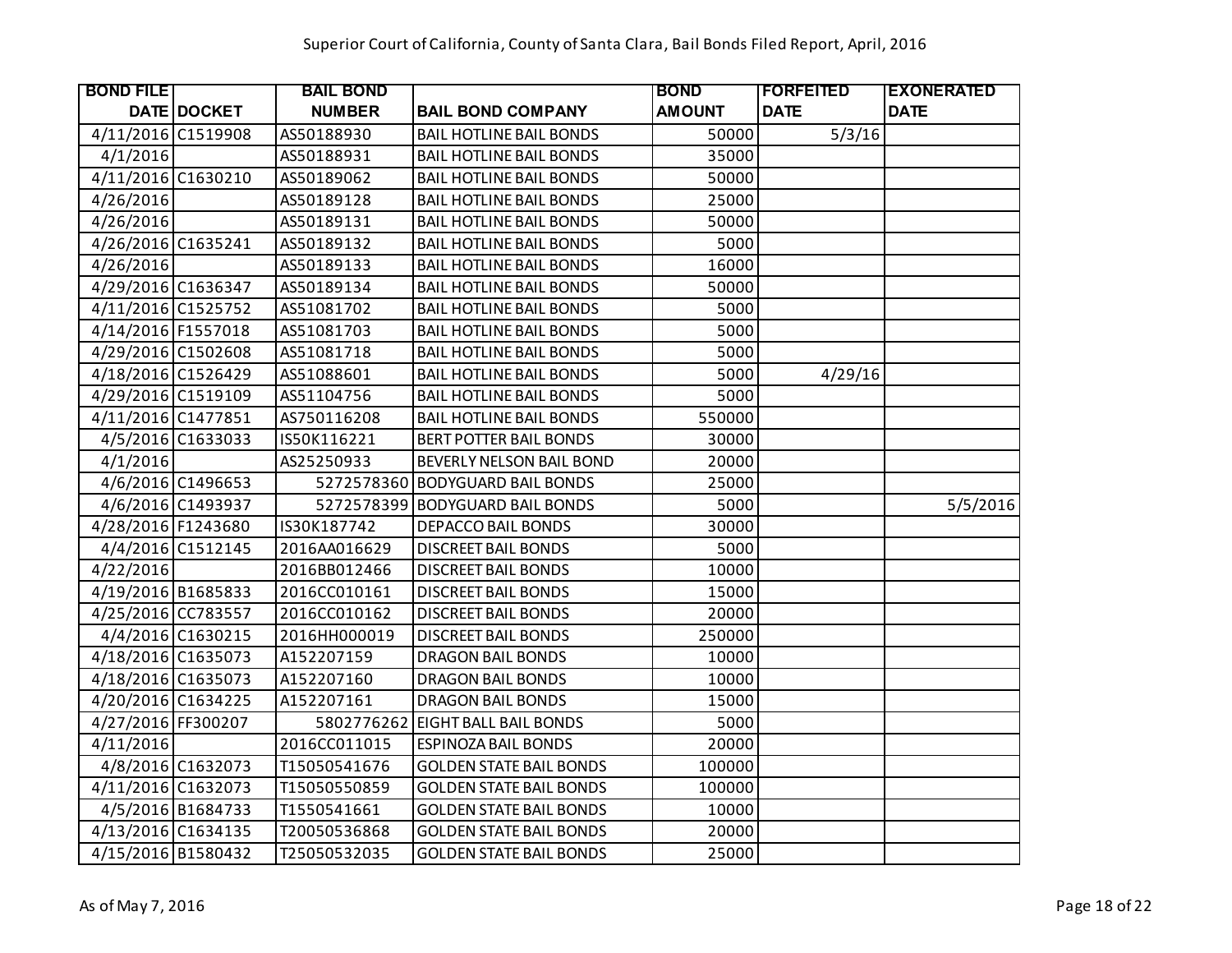| <b>BOND FILE</b>   |                   | <b>BAIL BOND</b> |                                | <b>BOND</b>   | <b>IFORFEITED</b> | <b>EXONERATED</b> |
|--------------------|-------------------|------------------|--------------------------------|---------------|-------------------|-------------------|
|                    | DATE DOCKET       | <b>NUMBER</b>    | <b>BAIL BOND COMPANY</b>       | <b>AMOUNT</b> | <b>DATE</b>       | <b>DATE</b>       |
| 4/25/2016          |                   | T25050532036     | <b>GOLDEN STATE BAIL BONDS</b> | 100000        |                   |                   |
| 4/20/2016 C1635862 |                   | T25050536869     | <b>GOLDEN STATE BAIL BONDS</b> | 200000        |                   |                   |
| 4/11/2016 C1628700 |                   | T2550550844      | <b>GOLDEN STATE BAIL BONDS</b> | 16000         |                   |                   |
| 4/25/2016 C1525255 |                   | T2550550850      | <b>GOLDEN STATE BAIL BONDS</b> | 8000          |                   |                   |
|                    | 4/1/2016 C1631198 | T5050544514      | <b>GOLDEN STATE BAIL BONDS</b> | 25000         |                   |                   |
| 4/12/2016 C1635071 |                   | T5050544515      | <b>GOLDEN STATE BAIL BONDS</b> | 10000         |                   |                   |
| 4/19/2016          |                   | T505055085       | <b>GOLDEN STATE BAIL BONDS</b> | 10000         |                   |                   |
| 4/25/2016 C1369768 |                   | T5050550852      | <b>GOLDEN STATE BAIL BONDS</b> | 50000         |                   |                   |
| 4/29/2016 F1659079 |                   | T5050550853      | <b>GOLDEN STATE BAIL BONDS</b> | 25000         |                   | 4/29/2016         |
| 4/13/2016 C1525416 |                   | T550541657       | <b>GOLDEN STATE BAIL BONDS</b> | 5000          |                   |                   |
| 4/29/2016 C1634123 |                   | T550550835       | <b>GOLDEN STATE BAIL BONDS</b> | 1000          |                   |                   |
| 4/14/2016          |                   |                  | 5272593749 JAG BAIL BONDS, INC | 25000         |                   |                   |
| 4/12/2016 B1685576 |                   | 2016BB012714     | <b>JM BAIL BONDS</b>           | 10000         |                   |                   |
| 4/18/2016 B1685487 |                   | 2016CC005202     | KATHY ERKEN BAIL BONDS         | 25000         |                   |                   |
| 4/25/2016          |                   | 2016CC005205     | <b>KATHY ERKEN BAIL BONDS</b>  | 25000         |                   |                   |
|                    | 4/7/2016 C1630459 | AJ00851083       | KEITH CARTER BAIL BONDS        | 165000        |                   |                   |
| 4/18/2016 C1105729 |                   | AS50191115       | <b>KNOTTY GIRLS BAIL BONDS</b> | 30000         |                   |                   |
| 4/28/2016 C1235158 |                   | S0602390069      | <b>LATINO BAIL BONDS</b>       | 5000          |                   |                   |
| 4/12/2016 B1045999 |                   | S1102430473      | <b>LATINO BAIL BONDS</b>       | 10000         |                   |                   |
| 4/20/2016 F1659354 |                   | S2602435158      | <b>LATINO BAIL BONDS</b>       | 25000         |                   |                   |
| 4/29/2016 C1634505 |                   | S2602435159      | <b>LATINO BAIL BONDS</b>       | 12000         |                   |                   |
| 4/5/2016           |                   |                  | 5105567389 LE BAIL BONDS       | 33000         |                   |                   |
| 4/13/2016 C1635828 |                   |                  | 5105574398 LE BAIL BONDS       | 88250         |                   |                   |
| 4/12/2016          |                   |                  | 5105574413 LE BAIL BONDS       | 85000         |                   |                   |
| 4/12/2016 B1683770 |                   |                  | 5105585660 LE BAIL BONDS       | 75000         |                   |                   |
| 4/14/2016 C1630797 |                   |                  | 5105585699 LE BAIL BONDS       | 100000        |                   |                   |
| 4/22/2016 F1659936 |                   |                  | 5105586456 LE BAIL BONDS       | 75000         |                   |                   |
| 4/20/2016 B1583333 |                   |                  | 5105589233 LE BAIL BONDS       | 100000        |                   |                   |
| 4/29/2016 C1632891 |                   |                  | 5113102695 LE BAIL BONDS       | 10000         |                   |                   |
|                    | 4/5/2016 B1685866 |                  | 5113161588 LE BAIL BONDS       | 10000         |                   |                   |
| 4/11/2016 C1357031 |                   |                  | 5113161591 LE BAIL BONDS       | 10000         |                   |                   |
| 4/25/2016          |                   |                  | 5113219520 LE BAIL BONDS       | 10000         |                   |                   |
|                    | 4/4/2016 C1633626 |                  | 5113219588 LE BAIL BONDS       | 10000         |                   |                   |
| 4/11/2016 C1350402 |                   |                  | 5113219661 LE BAIL BONDS       | 3000          |                   |                   |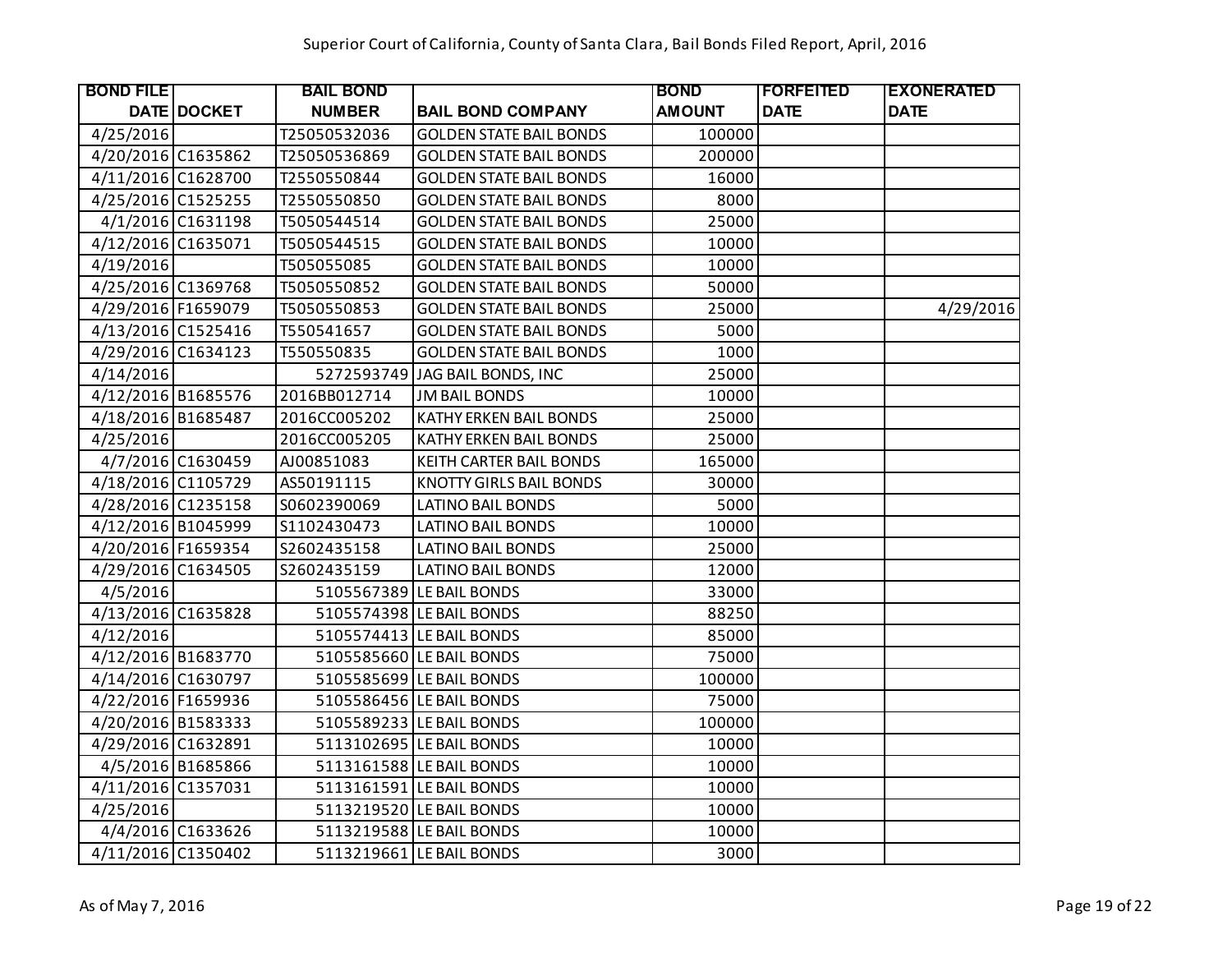| <b>BOND FILE</b>   |                    | <b>BAIL BOND</b> |                                | <b>BOND</b>   | <b>IFORFEITED</b> | <b>EXONERATED</b> |
|--------------------|--------------------|------------------|--------------------------------|---------------|-------------------|-------------------|
|                    | <b>DATE DOCKET</b> | <b>NUMBER</b>    | <b>BAIL BOND COMPANY</b>       | <b>AMOUNT</b> | <b>DATE</b>       | <b>DATE</b>       |
| 4/20/2016 C1631714 |                    |                  | 5113248850 LE BAIL BONDS       | 5000          |                   |                   |
| 4/29/2016 C1525398 |                    |                  | 5113248889 LE BAIL BONDS       | 5000          |                   |                   |
| 4/29/2016          |                    |                  | 5200145262 LE BAIL BONDS       | 700000        |                   |                   |
| 4/18/2016 C1634431 |                    |                  | 5200155962 LE BAIL BONDS       | 300000        |                   |                   |
| 4/7/2016           |                    |                  | 5272605244 LE BAIL BONDS       | 20000         |                   |                   |
| 4/1/2016           |                    |                  | 5272605369 LE BAIL BONDS       | 20000         |                   |                   |
|                    | 4/6/2016 B1685549  |                  | 5272632187 LE BAIL BONDS       | 25000         |                   |                   |
|                    | 4/5/2016 F1659856  |                  | 5272632190 LE BAIL BONDS       | 15000         |                   |                   |
| 4/5/2016           |                    |                  | 5272632202 LE BAIL BONDS       | 25000         |                   |                   |
| 4/5/2016           |                    |                  | 5272632215 LE BAIL BONDS       | 15000         |                   |                   |
| 4/5/2016           |                    |                  | 5272632228 LE BAIL BONDS       | 25000         |                   |                   |
| 4/12/2016 F1659785 |                    |                  | 5272632231 LE BAIL BONDS       | 25000         |                   |                   |
| 4/22/2016 C1636145 |                    |                  | 5272632299 LE BAIL BONDS       | 15000         |                   |                   |
| 4/22/2016          |                    |                  | 5272632301 LE BAIL BONDS       | 25000         |                   |                   |
| 4/25/2016          |                    |                  | 5272632314 LE BAIL BONDS       | 25000         |                   |                   |
| 4/27/2016          |                    |                  | 5272632327 LE BAIL BONDS       | 25000         |                   |                   |
| 4/18/2016          |                    |                  | 5551482335 LE BAIL BONDS       | 50000         |                   |                   |
|                    | 4/1/2016 C1634464  |                  | 5551531684 LE BAIL BONDS       | 50000         |                   |                   |
| 4/4/2016           |                    |                  | 5551531697 LE BAIL BONDS       | 35000         |                   |                   |
|                    | 4/6/2016 B1685643  |                  | 5551531712 LE BAIL BONDS       | 35000         |                   |                   |
| 4/18/2016 B1685781 |                    |                  | 5551531770 LE BAIL BONDS       | 25000         |                   |                   |
| 4/18/2016 B1685807 |                    |                  | 5551531783 LE BAIL BONDS       | 40000         |                   |                   |
|                    | 4/4/2016 C1630934  |                  | 5551538881 LE BAIL BONDS       | 50000         |                   |                   |
|                    | 4/4/2016 C1637231  |                  | 5551538906 LE BAIL BONDS       | 45000         |                   |                   |
| 4/19/2016          |                    |                  | 5551538919 LE BAIL BONDS       | 50000         |                   |                   |
|                    | 4/6/2016 C1634100  | 2016EE003528     | <b>LIEN TA BAIL BONDS</b>      | 60000         |                   |                   |
|                    | 4/6/2016 C1634100  | 2016EE003529     | LIEN TA BAIL BONDS             | 60000         |                   |                   |
|                    | 4/1/2016 C1521156  |                  | 5551529654 LIPSTICK BAIL BONDS | 30000         |                   |                   |
| 4/20/2016 F1450342 |                    | AS100139177      | <b>LUNA BAIL BONDS</b>         | 50000         |                   |                   |
|                    | 4/5/2016 B1581560  | AS15444688       | <b>LUNA BAIL BONDS</b>         | 10000         |                   |                   |
|                    | 4/4/2016 C1629510  | AS15450582       | <b>LUNA BAIL BONDS</b>         | 10000         |                   |                   |
|                    | 4/6/2016 B1685550  | AS15453315       | <b>LUNA BAIL BONDS</b>         | 10000         |                   |                   |
|                    | 4/4/2016 C1525374  | AS15453318       | <b>LUNA BAIL BONDS</b>         | 10000         |                   |                   |
|                    | 4/6/2016 C1496454  | AS15455620       | <b>LUNA BAIL BONDS</b>         | 10000         |                   | 4/19/2016         |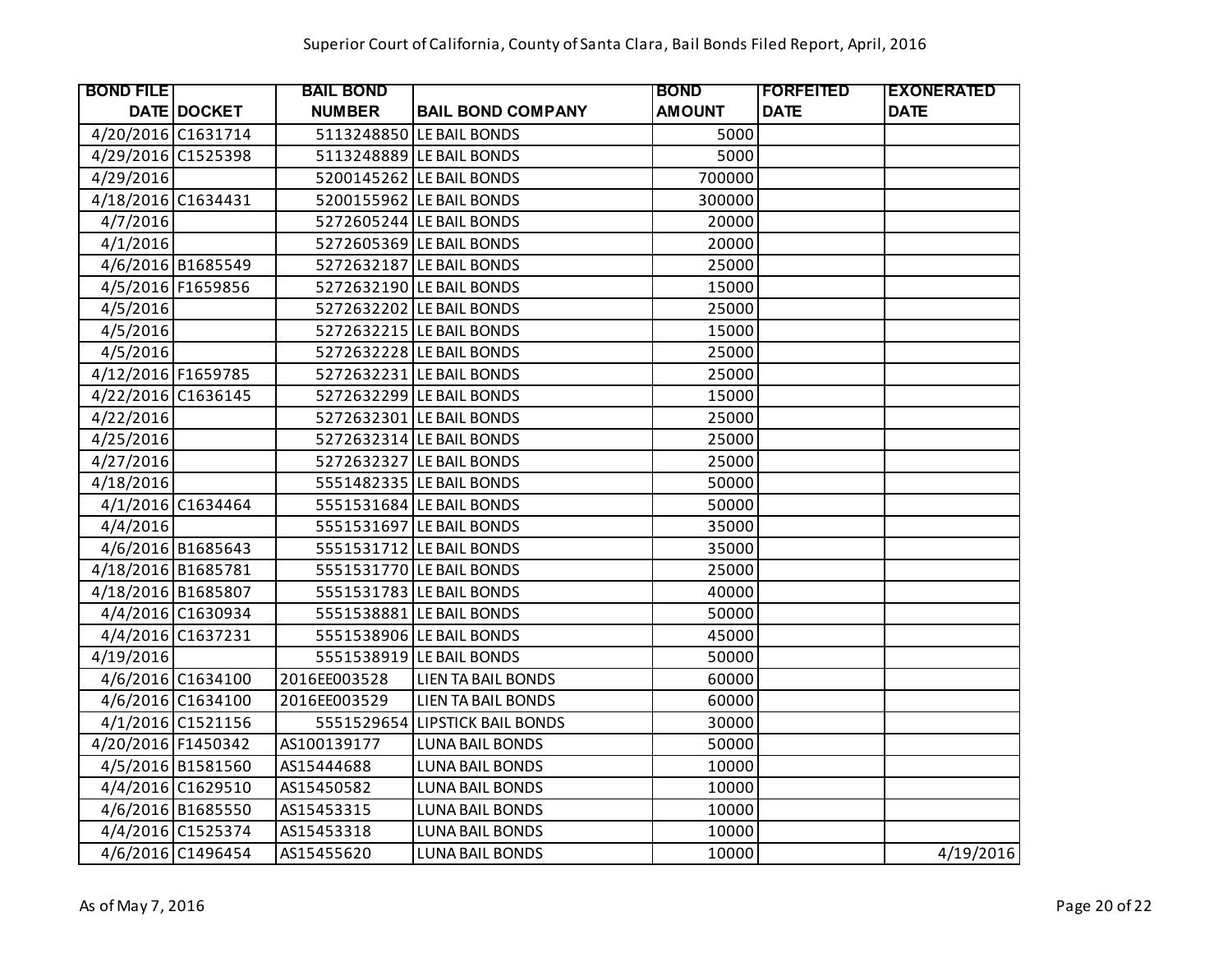| <b>BOND FILE</b>   |                    | <b>BAIL BOND</b> |                                  | <b>BOND</b>   | <b> FORFEITED</b> | <b>EXONERATED</b> |
|--------------------|--------------------|------------------|----------------------------------|---------------|-------------------|-------------------|
|                    | <b>DATE DOCKET</b> | <b>NUMBER</b>    | <b>BAIL BOND COMPANY</b>         | <b>AMOUNT</b> | <b>DATE</b>       | <b>DATE</b>       |
| 4/19/2016 B1471111 |                    | AS15455624       | <b>LUNA BAIL BONDS</b>           | 10000         |                   |                   |
| 4/12/2016 F1659416 |                    | AS15457218       | <b>LUNA BAIL BONDS</b>           | 10000         |                   |                   |
| 4/25/2016          |                    | AS15457220       | <b>LUNA BAIL BONDS</b>           | 15000         |                   |                   |
| 4/20/2016 C1368158 |                    | AS15457844       | <b>LUNA BAIL BONDS</b>           | 10000         |                   |                   |
| 4/11/2016          |                    | AS25243077       | <b>LUNA BAIL BONDS</b>           | 20000         |                   |                   |
| 4/25/2016 C1636051 |                    | AS25244337       | <b>LUNA BAIL BONDS</b>           | 16000         |                   |                   |
| 4/12/2016          |                    | AS25244947       | <b>LUNA BAIL BONDS</b>           | 25000         |                   |                   |
| 4/1/2016           |                    | AS25244949       | <b>LUNA BAIL BONDS</b>           | 20000         |                   |                   |
| 4/4/2016           |                    | AS25246905       | <b>LUNA BAIL BONDS</b>           | 11000         |                   |                   |
| 4/28/2016 C1634986 |                    | AS25246907       | <b>LUNA BAIL BONDS</b>           | 25000         |                   |                   |
| 4/18/2016          |                    | AS25254535       | <b>LUNA BAIL BONDS</b>           | 20000         |                   |                   |
|                    | 4/8/2016 C1631846  | AS50181070       | LUNA BAIL BONDS                  | 40000         |                   |                   |
|                    | 4/5/2016 F1660124  | AS50181701       | <b>LUNA BAIL BONDS</b>           | 40000         |                   |                   |
|                    | 4/5/2016 C1633926  | AS50181721       | <b>LUNA BAIL BONDS</b>           | 50000         |                   |                   |
| 4/19/2016          |                    | AS50189304       | <b>LUNA BAIL BONDS</b>           | 50000         |                   |                   |
| 4/19/2016          |                    | AS50189746       | <b>LUNA BAIL BONDS</b>           | 30000         |                   |                   |
| 4/14/2016 C1633233 |                    | AS51086399       | <b>LUNA BAIL BONDS</b>           | 5000          |                   |                   |
| 4/19/2016 F1658855 |                    | AS51096114       | <b>LUNA BAIL BONDS</b>           | 5000          |                   |                   |
|                    | 4/6/2016 C1507870  | AS51096115       | <b>LUNA BAIL BONDS</b>           | 5000          |                   | 4/19/2016         |
| 4/14/2016 C1633568 |                    | AS51096116       | <b>LUNA BAIL BONDS</b>           | 5000          |                   |                   |
|                    | 4/5/2016 B1685366  | AC00857332       | <b>MARK GARCIA BAIL BONDS</b>    | 8000          |                   |                   |
|                    | 4/8/2016 F1659742  | 2016BB016066     | PACIFIC COAST BAIL BONDS         | 10000         |                   |                   |
| 4/26/2016          |                    | 2016BB016067     | PACIFIC COAST BAIL BONDS         | 10000         |                   |                   |
| 4/4/2016           |                    | 2016CC011483     | PACIFIC COAST BAIL BONDS         | 20000         |                   |                   |
| 4/18/2016          |                    | 2016AA033590     | RAMIREZ BAIL BONDS               | 5000          |                   |                   |
| 4/18/2016          |                    | 2016BB003614     | RAMIREZ BAIL BONDS               | 10000         |                   |                   |
| 4/21/2016 C1372013 |                    | 2016BB00362      | RAMIREZ BAIL BONDS               | 10000         |                   |                   |
| 4/1/2016           |                    | 2016CC009831     | RAMIREZ BAIL BONDS               | 25000         |                   |                   |
|                    | 4/1/2016 C1637236  | 2016CC010423     | RAMIREZ BAIL BONDS               | 17000         |                   |                   |
| 4/22/2016 C1630888 |                    | 5551560307       | <b>REASONABLE BAIL BONDS</b>     | 30000         |                   |                   |
|                    | 4/4/2016 C1636228  |                  | 7272626766 REASONABLE BAIL BONDS | 25000         |                   |                   |
| 4/12/2016 B1474849 |                    | AB00863726       | SAVAGE INS. SERVICES             | 10000         |                   |                   |
|                    | 4/6/2016 F1659859  | 2016BB003476     | <b>TAPOUT BAIL BONDS</b>         | 5000          |                   |                   |
|                    | 4/6/2016 C1634841  | 2016BB003477     | <b>TAPOUT BAIL BONDS</b>         | 10000         |                   |                   |